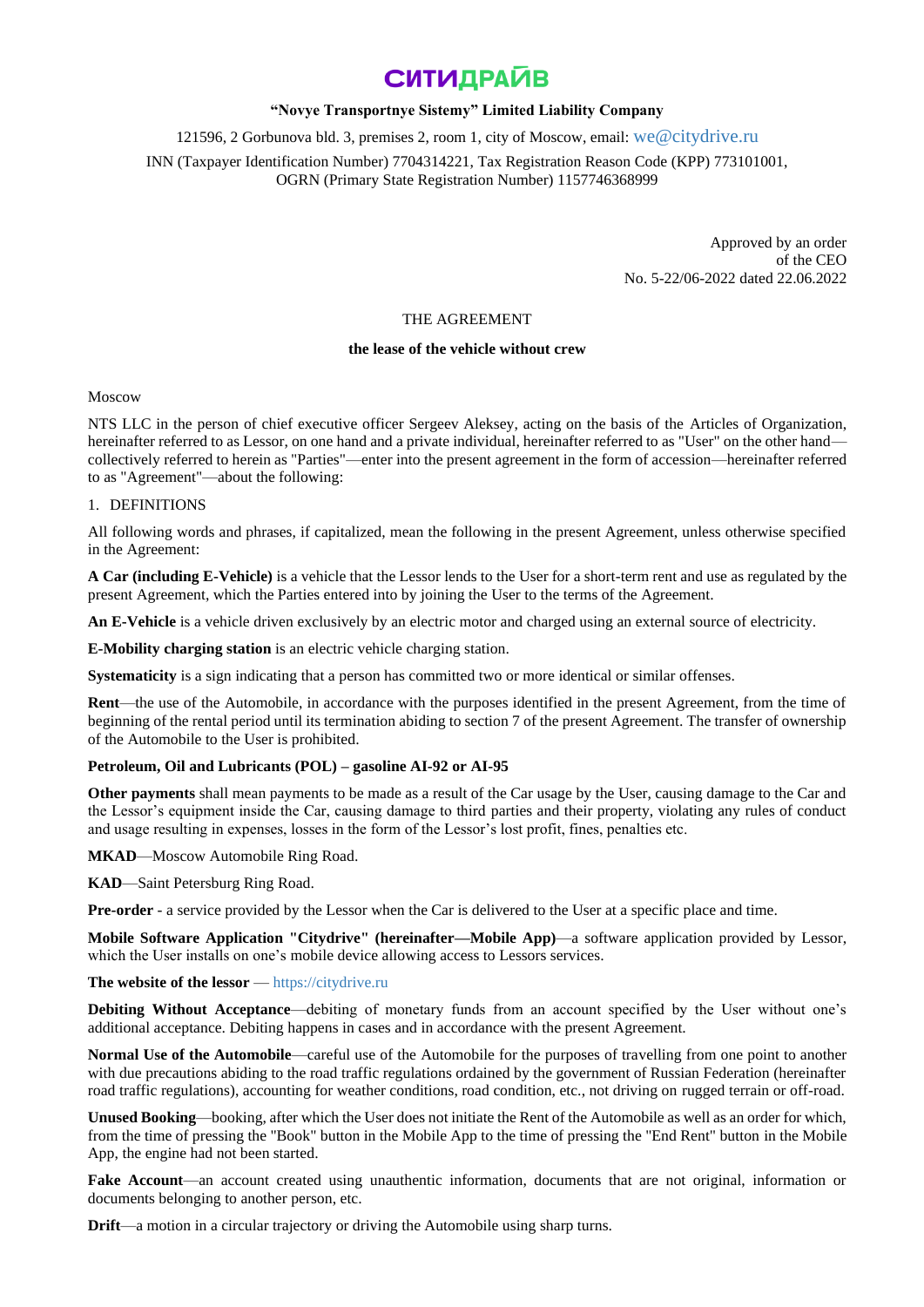## **"Novye Transportnye Sistemy" Limited Liability Company**

121596, 2 Gorbunova bld. 3, premises 2, room 1, city of Moscow, email: [we@citydrive.ru](mailto:we@citydrive.ru)

INN (Taxpayer Identification Number) 7704314221, Tax Registration Reason Code (KPP) 773101001, OGRN (Primary State Registration Number) 1157746368999

**Road Traffic Accident**—any event involving: one or two, or more vehicles that occurred in the course of motion involving human death or injury; damage to vehicles, structures, goods, or any other material loss, including, but not limited to collision with other vehicles, mobile or stationary obstacle; running over an obstacle and so forth.

**Structurally Lost Vehicle** – an Automobile that cannot be restored, the amount of the cost of restoring repair of which exceeds the percentage of the insurance amount assessed by the insurance company under the insurance policy, and in the absence of an insurance policy, 75% of the market value of the Automobile at the time of the Road Traffic Accident.

**Services for checking administrative fines** – websites or software owned by the Partners of the Lessor that receive information about administrative fines imposed on individuals, legal entities and individual entrepreneurs by integrating their software with the services of the traffic police, the Association of International Road Transport Carriers, the Moscow State Automobile & Road Technical University and other electronic services.

**Partner (Partners)** – legal entities and individual entrepreneurs with whom agreements have been concluded for the provision of various types of services, in order to fulfill the obligations of the Lessor to the Lessee under a Vehicle Lease Agreement without a Crew.

**Subscription** - an option whereby the User has the right to own and use the Automobile for a fixed period at a price previously established by the User.

**Economy/Comfort/Premium –** a class of vehicles united by the Lessor based on their technical characteristics, comfort level, as well as the purchase price.

**Economy Class Vehicles** – automobiles of the following brands/models: Smart forfour, Smart fortwo, Smart forfour softtop, Smart forfour turbo, Smart fortwo turbo, Smart fortwo cabrio, Hyundai Creta, Hyundai Solaris, Kia Picanto, Kia Rio, Kia Rio X-line, Skoda Rapid, VW Polo V, VW Polo VI.

**Comfort Class Vehicles –** automobiles of the following brands/models: Citroen C4, Renault Arkana, Skoda Karoq, Haval Jolion Elite, Nissan Qashqai, Kia Soul, Renault Kaptur, Kia Sportage, Chery Tiggo 7 Pro, Mitsubishi Outlander, Nissan X-Trail.

**Premium Class Vehicles –** automobiles of the following brands/models: Audi Q3, Audi A4, Audi A3, BMW X2, Tesla Model 3, BMW X1, BMW 318i, Tesla Model Y, BMW 218i, Mercedes A200, VW Tiguan, Skoda Kodiaq.

**The VK Ecosystem** is a common space for interaction between users, services within the Ecosystem, and specialized tools designed to improve the usability of services familiar to Users.

**VK ID** shall mean a tool provided by V Kontakte LLC (OGRN 1079847035179, location: premise 1-H, bld. A, 12-14 Khersonskaya St., St. Petersburg, 191024) which enables User registration and/or logging on to the Services, serves the functions of creating and maintaining a User account with VK Ecosystem, provides the User with the functionality of unified safe management of account data in VK Ecosystem, enabling or disabling the necessary Services in the User account with VK Ecosystem to ensure the fulfilment of agreements with the User of VK Ecosystem.

### 2. SUBJECT MATTER

2.1. The Lessor passes the Automobile to the User for a short-term rent and use without provision of driving services nor technical maintenance, and the User accepts the Automobile for use in accordance with one's personal needs not related to conducting any business activity. Car rent shall be terminated (including ahead of time) in case if the Lessor ceases to own the Car.

2.2. User can use the Automobile within Moscow's area and the area around MKAD not exceeding 250 km outside MKAD (within the territory of the Russian Federation). The User shall not use the Automobile outside the specified territory.

2.3. User can use the Automobile within Saint Petersburg's area and the area around KAD not exceeding 250 km outside KAD (within the territory of the Russian Federation). The User shall not use the Automobile outside the specified territory.

2.4. The User shall use the Automobile within the territory not exceeding 250 km from the Sochi International Airport within the borders of the Russian Federation. The User shall not use the Automobile outside the specified territory.

2.5. User shall use the Automobile within the territory of insurance stipulated by the terms and conditions of the Car insurance contract/policy(s).

2.6. User is prohibited from travelling between the territories designated in clauses 2.2, 2.3 and 2.4 of the present Agreement.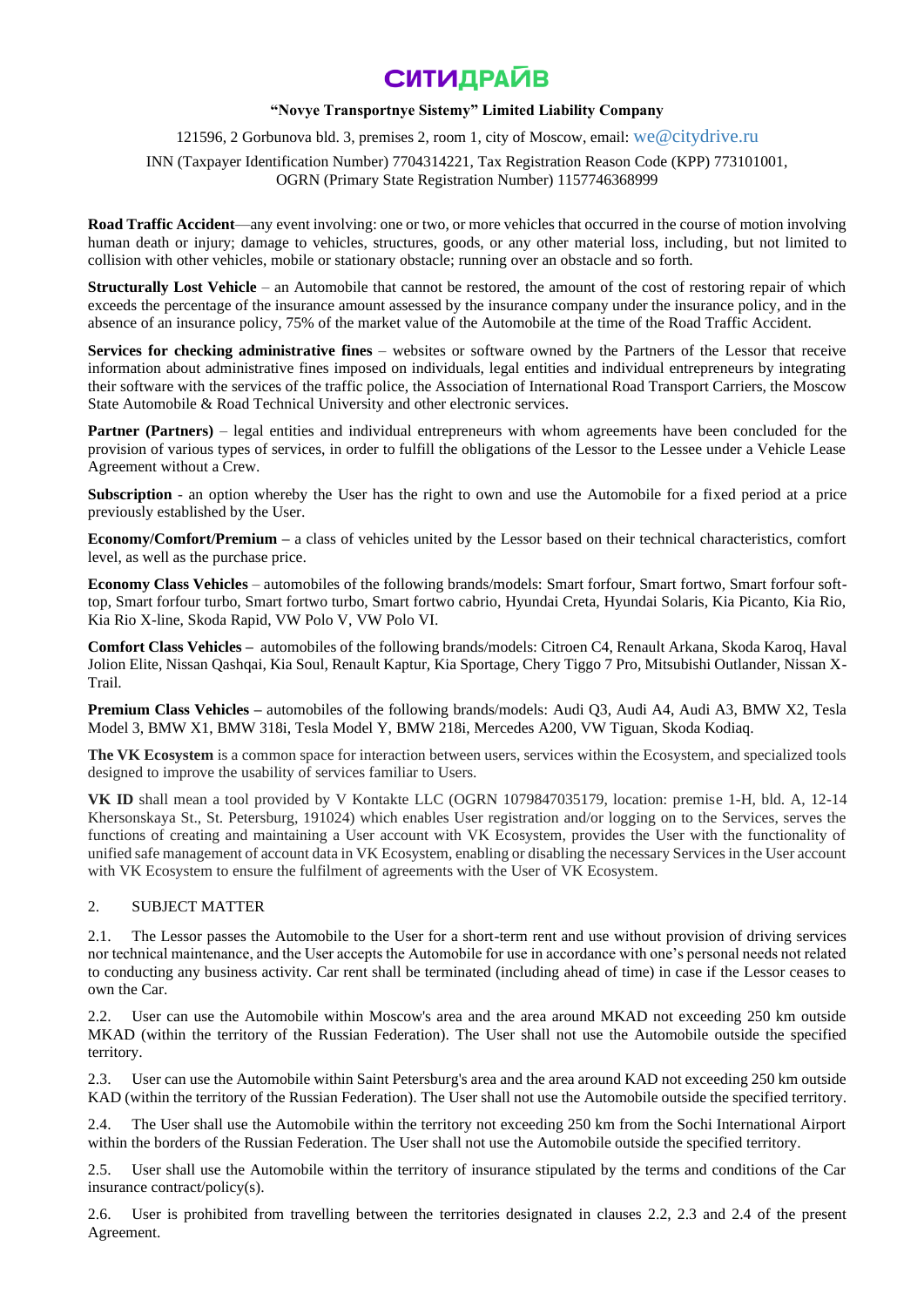## **"Novye Transportnye Sistemy" Limited Liability Company**

121596, 2 Gorbunova bld. 3, premises 2, room 1, city of Moscow, email: [we@citydrive.ru](mailto:we@citydrive.ru)

INN (Taxpayer Identification Number) 7704314221, Tax Registration Reason Code (KPP) 773101001, OGRN (Primary State Registration Number) 1157746368999

2.7. The list of Cars and their basic characteristics, rental fee, rates and other information are published on the Lessor Website, in the Citydrive mobile application, as well as recorded in the Rates Regulation and Discounts, Bonuses and Rating System Regulations (hereinafter referred to as the "Regulations").

2.8. The aforementioned Rate Regulation is an integral part of the present Agreement.

## 3. ORDER OF ENTERING INTO THE AGREEMENT

User willing to enter into the Agreement has to electronically accept the Agreement in the order, specified in the present section of the Agreement. The Agreement is entered into via accession of the User to all the terms regulated by the Agreement.

3.2. Acceptance implies that the User has familiarized oneself with all the terms of the Agreement, agrees with them and accepts an unconditional obligation to follow them.

3.3. The User and the Lessor both sides recognize the User's acceptance as fulfillment of all following actions:

3.3.1. Filling out the User in full Form provided to the User at the time of registration in the Citydrive Mobile Application, the User also has the right to use the possibility of authorization in the Citydrive Mobile Application through the Sberbank Online mobile application signing in and/or up in the Citydrive Mobile Application via VK ID.

3.3.2. By registering or logging on to the Citydrive mobile application via VK ID tool, the User agrees and accepts the VK Ecosystem User Agreement which is publicly available on the Internet at: [https://id.vk.com/terms,](https://id.vk.com/terms) and the VK Ecosystem Confidentiality Policy which is publicly available on the Internet at: [https://id.vk.com/privacy.](https://id.vk.com/privacy)

3.3.3. User's full acquaintance with the terms of the present Agreement that is signified by putting a mark—"checkmark" in a specially designated box. Citydrive and the User hereby recognize the aforementioned mark to be analogous to User's handwritten signature legally equivalent to User's hand-written signing of the Agreement on a paper medium.

3.3.4. User's presentation of his bank card details and Debiting their account Without Acceptance the amount not exceeding five rubles (RUB 5).

3.3.5. The payment mentioned in clause 3.3.4 is subject to change at Citydrive's discretion in cases ramified by Citydrive's promotional or other campaigns, as well as by use of promo-code provided by Citydrive, or other circumstances. The altered payment, however, is to be recognized as equivalent to the payment mentioned in clause 3.3.4.

## 4. PARTIES' RIGHTS AND OBLIGATIONS

4.1. The Lessor has the rights to:

4.1.1. At any time carry out control of material safety of the Automobile, its technical condition as well as oversee that the Automobile is used for the purposes specified in the present Agreement.

4.1.2. To deny the Rent of the Automobile if the User has any outstanding debt in respect of the present Agreement, until the User has repaid the debt in full; or if the User has violated any other terms of the present agreement.

4.1.3. unilaterally change the terms of the present Agreement (including rental fee, terms, and rates), having notified the User by posting the information about the corresponding changes on Citydrive's Website or the Mobile App.

4.1.4. seize the Automobile from the User, report it as stolen, remotely turn its engine off, or use other defensive measures if the User has an outstanding rental debt for more than a day (24 hours).

4.1.5. stop abiding to the present Agreement having unilaterally notified the User, if there are reasonable grounds to suspect any potential fraudulence or other malpractice from the User.

4.1.6. In the absence of a response from the User to calls and SMS received during the lease, remotely turn off the engine, and take all actions to return the car, including the declaration the car wanted.

4.1.7. In the absence of GPS-signal for 5 minutes or more, declare the car wanted, remotely turn off the engine, as well as resort to other protective measures.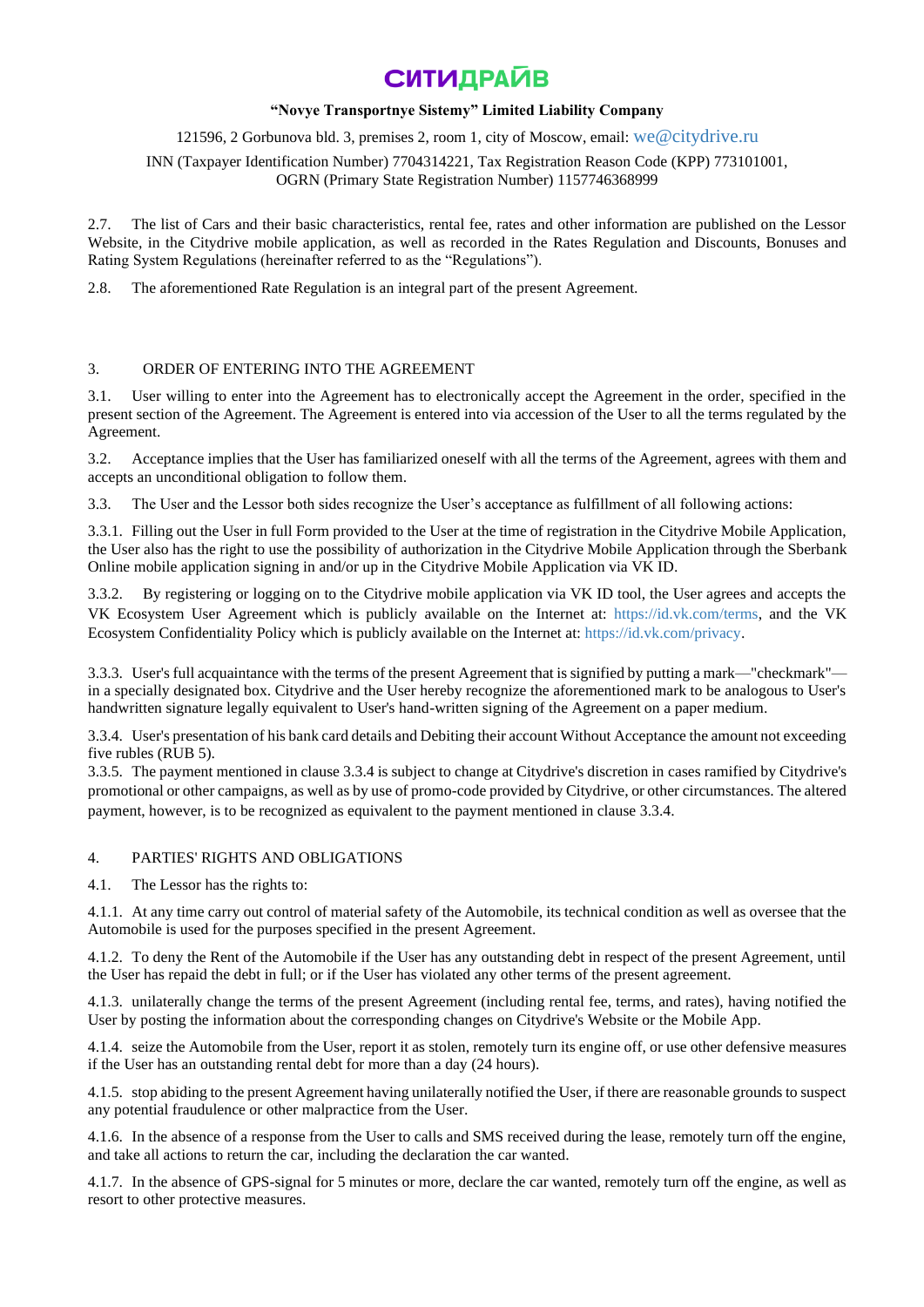## **"Novye Transportnye Sistemy" Limited Liability Company**

121596, 2 Gorbunova bld. 3, premises 2, room 1, city of Moscow, email: [we@citydrive.ru](mailto:we@citydrive.ru)

INN (Taxpayer Identification Number) 7704314221, Tax Registration Reason Code (KPP) 773101001, OGRN (Primary State Registration Number) 1157746368999

4.1.8. In case of violation of the territory of permissible use, established by paragraph 2.2, 2.3, 2.4, 2.5 of the present Agreement to declare the car wanted, remotely shut down the engine, as well as to resort to other protective measures;

4.1.9. Request additional documents during the User uses the service and also in cases The Lessor doubts about the User's identity,

4.1.10. To process personal information provided by the User about oneself.

4.1.11. In case of any doubts confirming the identity of the User, the authenticity of the documents provided by the User, the Lessor has the right to require additional information confirming the identity of the person planning to enter into the Contract. In case of failure to provide additional information, non-compliance with the order of the conclusion of the Contract, provided for by section 3 of this Contract, the acceptance is not made, and the Contract is not concluded. The Lessor shall not be liable if the Contract is not concluded due to the inability to process the documents provided by the User for technical reasons.

4.1.12. Install equipment in the Car to enable video and photo recording without audio recording in order to ensure the safety of the property and the maintenance of order inside the Car by the User as well as the compliance with other terms of this Agreement.

4.1.13. In case of technical inspection of the Car, its repair, changes during the rental period made in tariffs, terms of the contract, as well as in other cases in which the withdrawal of the Car is required, the User must complete the rent within 24 hours from the moment of such a request. If the requirement to complete the lease is not met, the Lessor has the right to turn off the engine remotely, as well as take all actions to return the Car.

4.1.14. In the event of a systematic violation by the Lessee of the terms of this agreement, the operator has the right to suspend access to the Cars through the Mobile Software Application "Citydrive".

4.2. The Lessor is obligated to:

4.2.1. To provide the User with the Automobile in good technical condition abiding to the requirements of vehicle operation, as well as the required documentation—registration certificate, OSAGO (Compulsory Motor Third Party Liability Insurance) insurance policy. Transfer of the said documentation occurs simultaneously with the acceptance of the Automobile and does not require additional processing.

4.2.2. To cover the Automobile maintenance costs—before the beginning and after the termination of the Rent –, Automobile's insurance—OSAGO (Compulsory Motor Third Party Liability Insurance)—as well as other expenses, occurring due to the Automobile's normal use, except the expenses directly conferred upon the User by the Agreement.

4.2.3. To provide the User with full information about the Automobiles, their types, technical characteristics, respective rental fees, and other information by means of the Mobile App, as well as timely post information about any changes to terms of the Agreement on Lessors Website.

4.2.4. To provide the Automobiles with fuel and lubricants before the beginning of the Rent at Lessors expense. The User has the right to refuel the Automobile at his/her own expense. The expenses incurred by the User may be compensated by the Lessor in the form of bonus points that are added to the User's Balance or refunded to the User's bank card in the case referred to in clause 8.3.4 of the Rate, Discount, Bonus, and Rating System Regulation.

4.3. The User is obligated to:

4.3.1. To Accept the Automobile according to the terms of the present Agreement and use it carefully, strictly in accordance with the purposes stated in section 1 of the Agreement, take timely action aimed at preventing and averting any material damage to Lessors property, and eliminate any resulting consequences.

4.3.2. Ensure the safety of the Automobile and the documents for the Automobile from the time of the beginning of the Rent until its termination.

4.3.3. Personally drive the Automobile.

4.3.4. Abide to the road traffic regulations of Russian Federation and be responsible for their violation.

4.3.5. Timely cover the rental fee and other payments in accordance with the terms of the present Agreement, ensure there are sufficient funds available on the bank card, indicated in the Agreement, to be able to cover the said rental fee and payments.

4.3.6. At the time of Rent termination to return the rental Car to the Lessor with the engine muffled, the lights turned off, closed doors, in proper technical condition in the manner prescribed by this Agreement;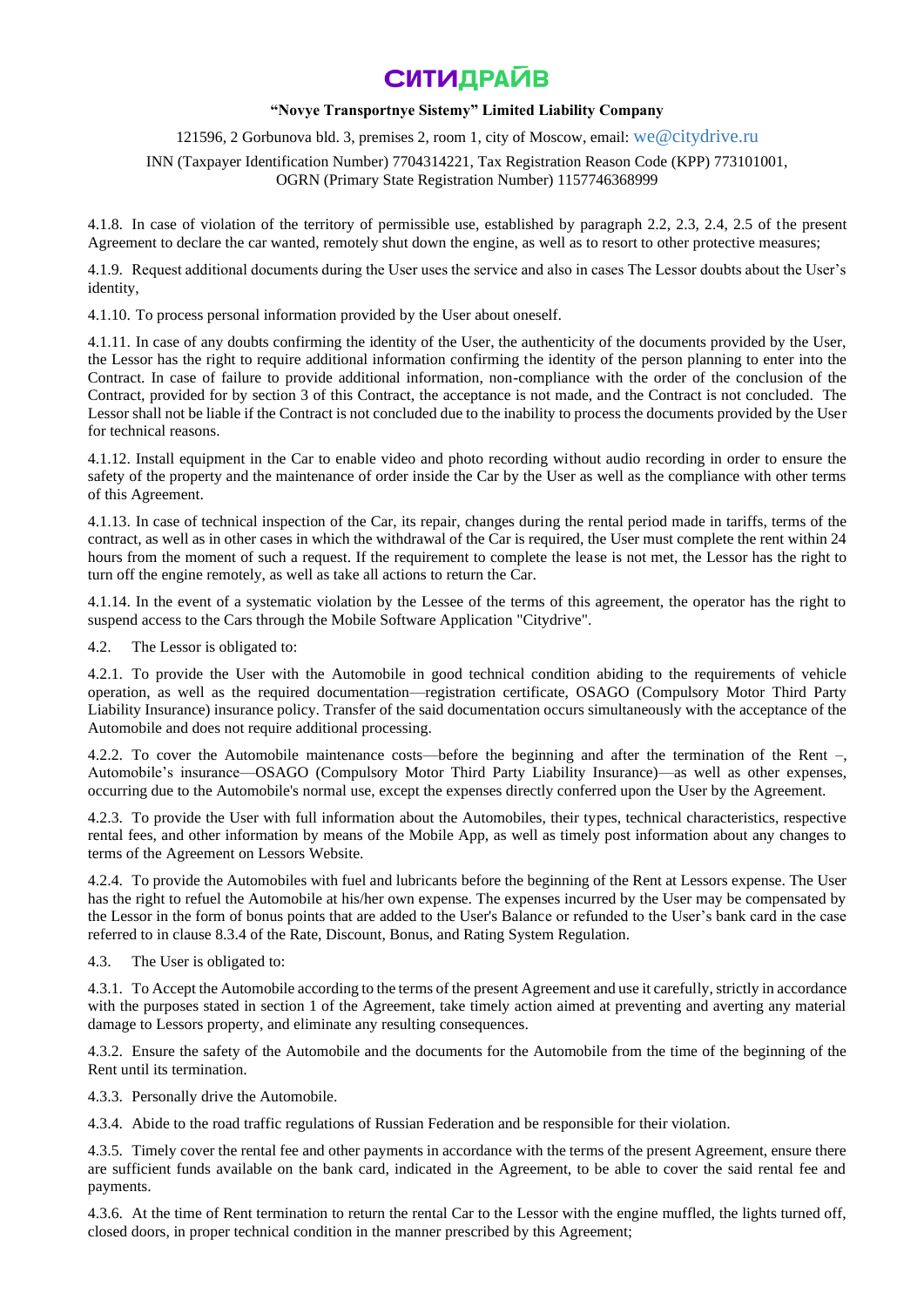## **"Novye Transportnye Sistemy" Limited Liability Company**

121596, 2 Gorbunova bld. 3, premises 2, room 1, city of Moscow, email: [we@citydrive.ru](mailto:we@citydrive.ru)

INN (Taxpayer Identification Number) 7704314221, Tax Registration Reason Code (KPP) 773101001, OGRN (Primary State Registration Number) 1157746368999

4.3.7. Examine the Automobile for any damage and fill out a corresponding form in the Mobile App "Citydrive" prior to the use of the Automobile.

4.3.8. In case of the Automobile is damaged (both external and internal, including dirt) before using the Car, report it to the Lessor through the Mobile application "Citydrive" by sending photos of damage, pollution of the Car in the "Report a problem" section of the Mobile application;

4.3.9. Immediately notify Citydrive—via the Mobile App or by calling +7(499)322-38-75 in Moscow, +7(812)407-10-69 in Saint Petersburg, +7 (862) 225-78-08 in Sochi — the following: any damage to the Automobile; outage of any of the systems, including, but not limited to security system, GPS tracker, other control systems and other Automobile malfunction; Road Traffic Accidents and events, involving the Automobile; events and facts that could lead to damage to the Automobile; malfunction of the Mobile App; termination of Rent without User's corresponding actions as described in the present Agreement. Stop using the Automobile in case of significant damage to or shutdown of: the security system, GPS-tracker, or other control systems.

4.3.10. In case of a Road Traffic Accident the User has to report the accident oneself to GIBDD (road traffic police) and simultaneously has to notify Citydrive about the accident via the Mobile App or by calling 7(499)322-38-75 in Moscow, +7(812)407-10-69 in Saint Petersburg, +7 (862) 225-78-08 in Sochi. The User is subsequently to procure all the required documents: certificate of an accident in a set form—stating the involved parties and any mechanical damage to the Automobile—and the resolution and is obliged to deliver the originals to Citydrive. The User has to attend all events related to the accident as provided by the road traffic regulations and the effective laws.

4.3.10.1. The present Agreement prohibits processing the Road Traffic Accident without involving a State Traffic Safety Inspectorate officer.

4.3.10.2. In case of the road traffic accident the User is obligated to do not end the rent until all issuance procedures be finished. The Lessor is authorized to make an assessment of the bonus points. An assessment is calculated for amount of time from since the time of the Road Traffic Accident till the end of the rent (after attend all related events).

4.3.10.3. If the Automobile is damaged as a result of a Road Traffic Accident due to the Lessee's fault, the Lessor has the right to apply to an expert organization or an expert technician to conduct an independent technical assessment and/or determine the cost of restoring the Automobile, and the User undertakes to compensate all expenses incurred by the Lessor, related to payment for the services of an expert organization or an expert technician within three (3) business days from the moment the Lessor submits a request for payment for the services of an expert organization/expert technician or signing by the Parties of an agreement on voluntary compensation for damage. The demand is made by the Lessor by sending it to the Tenant's email address specified by the User when registering in the Mobile App.

The choice of an expert organization or an expert technician is carried out by the Lessor, while the User has the right to be present during the examination, as well as invite an expert technician from a third-party expert organization.

Documents confirming the cost of the services of an expert organization or an expert technician are sent to the Lessee to the User email address specified by the User when registering in the Mobile App until the moment of payment by the User or debiting by the Lessor without acceptance from the User bank card account.

The cost of services of an expert organization or an expert technician can also be debited by the Lessor without acceptance from the account of the User bank card linked to the User personal account in Citydrive Mobile App within three (3) business days from the moment the Lessor submits a request for payment or upon signing by Parties of an agreement on voluntary compensation for damage.

4.3.11. In case the Automobile is towed away during the Rent—or after the Rent if the Automobile has been towed away as a result of parking violations by the User—the User has to immediately inform the Lessor about it via the Mobile App or by calling 7(499)322-38-75 in Moscow, +7(812)407-10-69 in St. Petersburg, +7 (862) 225-78-08 in Sochi.

When evacuating the Car in Moscow and St. Petersburg, the conditions of clauses 4.3.11.1.-4.3.11.3 do not apply. Of the Agreement, the Lessor independently carries out the return of the Car, applying the penalties provided for by this Agreement to the User. In case the Automobile is towed away in Moscow and St. Petersburg, if at the time of towing the Automobile is in the "rent" mode, the User does not answer phone calls from the Lessor's representatives or there are other reasons preventing from contacting the User, the Lessor shall be entitled to terminate the Automobile Rent. In other cases, when evacuating the Car in Sochi, the User is obligated take all the necessary action to retrieve the Automobile from the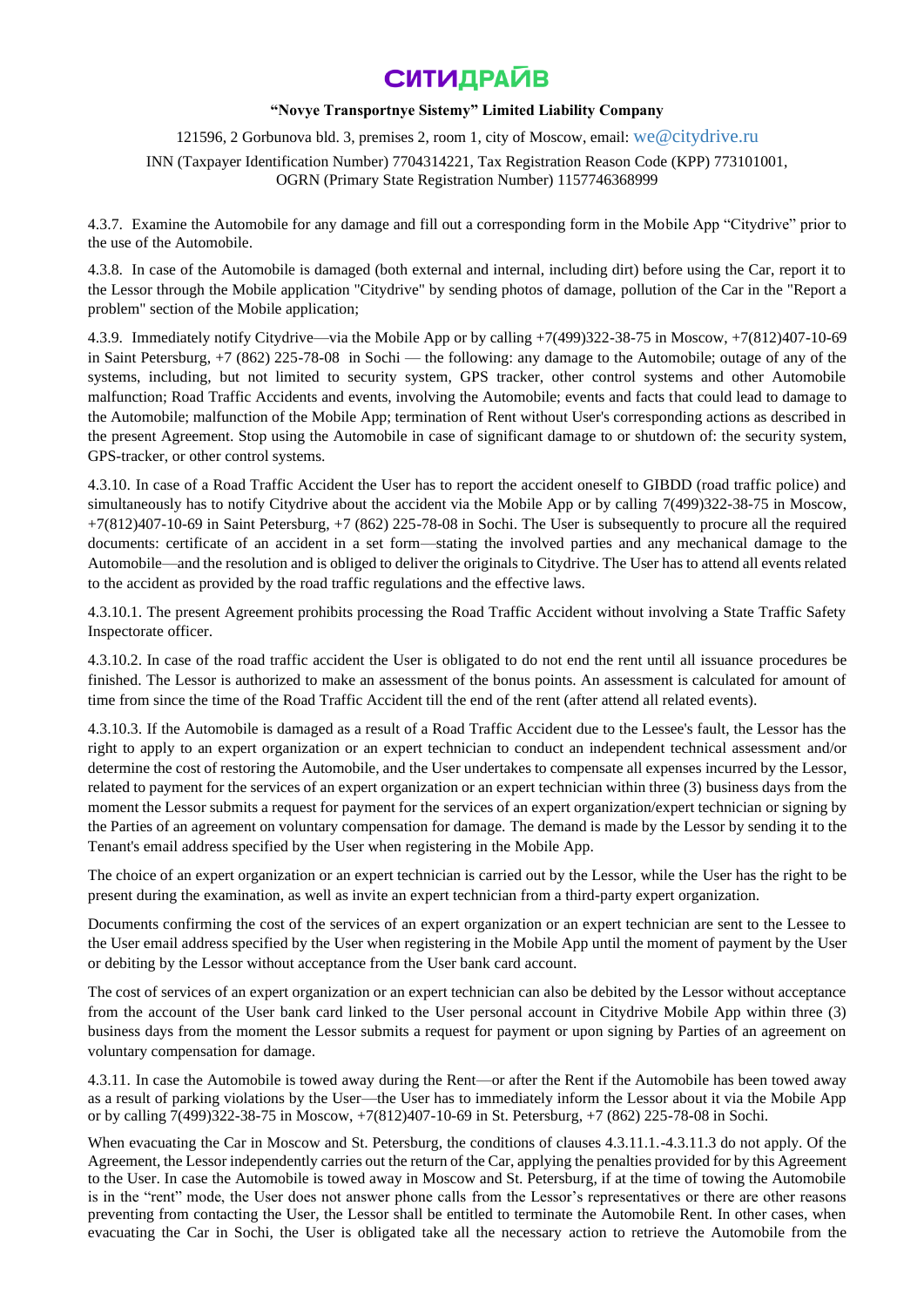## **"Novye Transportnye Sistemy" Limited Liability Company**

121596, 2 Gorbunova bld. 3, premises 2, room 1, city of Moscow, email: [we@citydrive.ru](mailto:we@citydrive.ru)

INN (Taxpayer Identification Number) 7704314221, Tax Registration Reason Code (KPP) 773101001, OGRN (Primary State Registration Number) 1157746368999

impoundment lot within the first 12 hours from the time of discovering that the Automobile has been towed away. The User has to cover all the associated expenses, which are not reimbursed by the Lessor.

4.3.11.1. In case the User gets a notification from the Lessor about the Automobile having been towed away during the Rent—or after the Rent if the Automobile is towed away as a result of parking violations by the User—the User has to take all necessary action to retrieve the Automobile from the impoundment lot within the first 12 hours from the time of receiving the notification. The User has to cover all the associated expenses which are not reimbursed by the Lessor.

4.3.11.2. In case the User violates the timeframe for retrieval actions, provided in clauses 4.3.11 or 4.3.11.1, Citydrive has the right to declare the User having declined to follow one's obligations specified in clause 4.3.11 or clause 4.3.11.1 respectively. The Lessor then retrieves the Automobile itself, penalizing the User according to the terms of the present Agreement.

4.3.11.3. In case the User was notified about the towing away after 24 hours have passed since the impoundment, the Lessor has the right to—after covering the impoundment expenses—bill the User to the account, specified at the time of registering in the Mobile App, for the expenses incurred during storage of the Automobile at an impoundment lot by means of sending to the User an announcement supplied with the original documents, which confirm having covered the said expenses.

4.3.12. In case the User notices any malfunction of the Mobile App or of the Lessor Website, one has to immediately notify the Lessor about it via the Mobile App, by emailing at [we@citydrive.ru,](mailto:we@citydrive.ru) or by calling 7(499)322-38-75 in Moscow, +7(812)407-10-69 in Saint Petersburg, +7 (862) 225-78-08 in Sochi.

4.3.13. In case the User's account is debited funds, which are not in accordance with the rates listed on Citydrive's Website, the User has to immediately notify Citydrive by emailing at [we@citydrive.ru,](mailto:we@citydrive.ru) or by calling 7(499)322-38-75 in Moscow, +7(812)407-10-69 in Saint Petersburg, +7 (862) 225-78-08 in Sochi.

4.3.14. In case of the acceptance of this Agreement the User should send to the Lessor photos of genuine copies of the driver's license, passport via the Mobile App or by e-mail [we@citydrive.ru;](mailto:we@citydrive.ru)

4.3.15. Take proper precautions in order to protect one's Mobile App account, including User's name and password, from unauthorized use by third parties. The User has to immediately inform the Lessor in case of the said unauthorized use. The User hereby confirms that any actions performed by them using one's account details the Parties unconditionally consider to be the User's expression of will. The User takes any risks associated with unauthorized use of one's account, or one's mobile device themselves.

4.3.16. The User is obliged to follow the updates on the website and in the mobile application "Citydrive". The Lessor is not responsible for functional efficiety and relevance information in outdated versions of mobile application "Citydrive";

4.3.17. In case the User changes one's phone number or other information, listed in the Agreement, the User has to notify the Lessor by emailing at [we@citydrive.ru,](mailto:we@citydrive.ru) as well as in writing by sending a registered letter with list of enclosures and acknowledgment of receipt providing the new updated information. Until the Lessor receives the said information, the Lessor fulfills the terms of the Agreement according to the User's information on file. The User takes all the risks associated with the User not informing the Lessor about the change of the said information.

4.3.18. Upon completion of the Car using and termination of the lease, the User undertakes to Park the Car within the permitted zone specified on the Website and in the Mobile App;

4.3.19.In the process of using the E-Vehicle and before the end of the lease, the User should make sure that the E-Vehicle is charged in the amount of at least 10 (ten) percent of the battery charge. In case of a battery charge less than 10 (ten) percent, the User should park the E-Vehicle no further than 30 (thirty) km from the nearest E-Mobility charging station.

4.3.20. On the date of signing the Contract to have a driving experience (category B) of at least 1 (one) year;

4.3.21. Immediately provide the Lessor with the documents repeatedly when sending such a request at the time of the actions on account registration, as well as during the use, including, but not limited to, in case of an accident.

4.3.22. In order to avoid damage to the car's fuel pump system, check the level sensor readings on the car dashboard.

4.3.23. Review in full and strictly abide by the parking rules of the Vnukovo, Sheremetyevo, Domodedovo and Pulkovo Airports, see links to their websites in clause 8.36 hereof.

4.3.24. Notify passengers admitted to the Car of the Lessor's video and photo recording in the Car interior in order to ensure the safety of the property and the User's compliance with the order inside the rented Car, as well as the compliance with other terms of this Agreement.

4.4. The User has the rights to:

4.4.1. Rent different Automobiles at different times.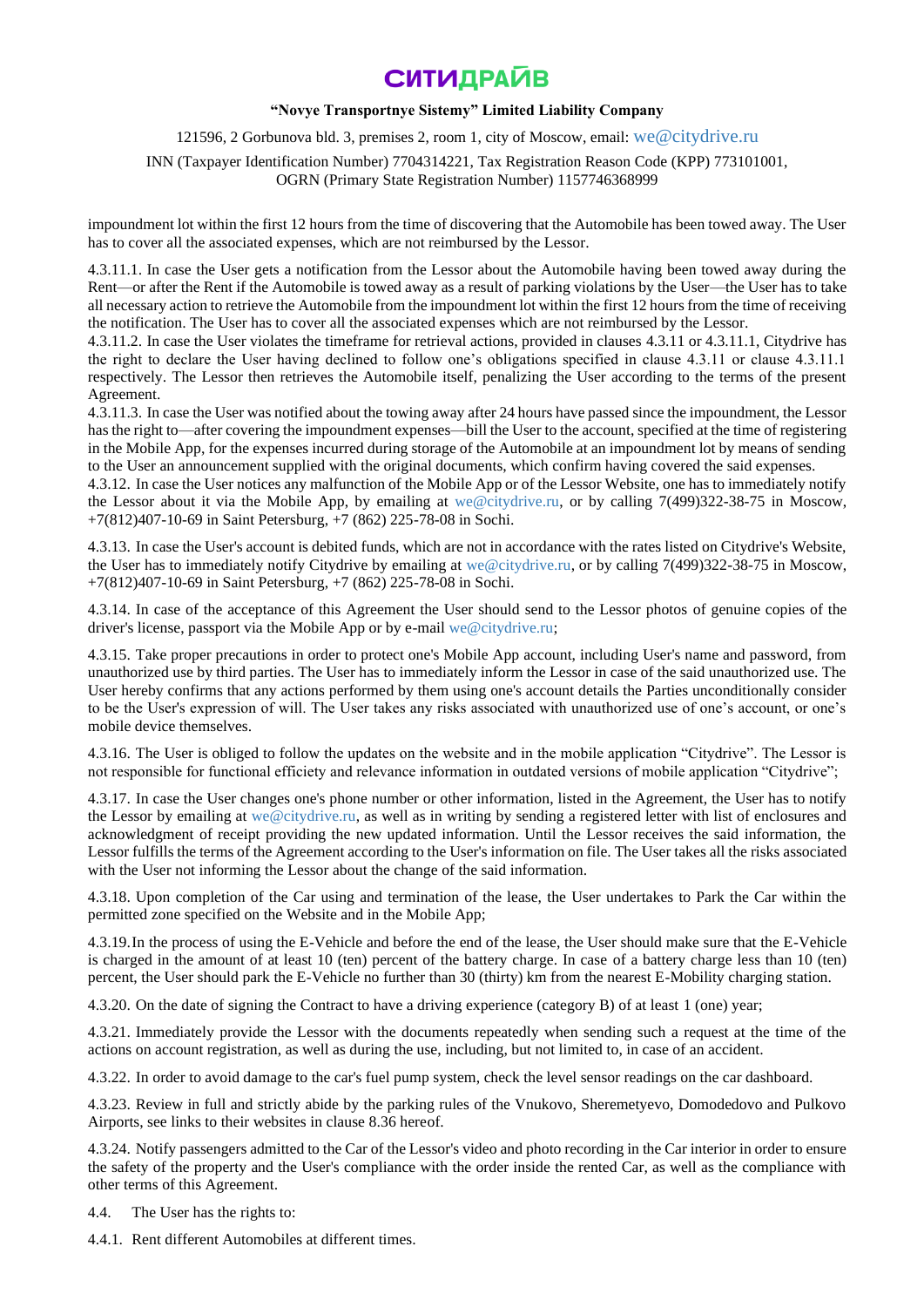### **"Novye Transportnye Sistemy" Limited Liability Company**

121596, 2 Gorbunova bld. 3, premises 2, room 1, city of Moscow, email: [we@citydrive.ru](mailto:we@citydrive.ru)

INN (Taxpayer Identification Number) 7704314221, Tax Registration Reason Code (KPP) 773101001, OGRN (Primary State Registration Number) 1157746368999

4.4.2. Rent any Automobile from the Lessor that is not being rented at the time of booking.

4.4.3. Receive a reimbursement in the form of bonus points that are added to the User's Balance in the Mobile App, if the User refuels the Automobile or fills in windscreen washing liquid at his/her own expense if the User follows the Automobile guidelines.

4.4.4. In case of renting an E-Vehicle, contact the Support Service in the CityDrive Mobile Application to call a technical specialist to charge the Car, if necessary. In this case the call of a technical specialist for such purposes is not subject to additional payment. The time spent by the technical specialist on the delivery of the E-Vehicle to the E-Mobility charging station, charging and returning the E-Vehicle to the User is not subject to additional payment and is included in the total rental time of the Car.

4.4.5. independently appeal administrative fines, information about which was received from the Lessor, in connection with which to request from the Lessor all the necessary documents in relation to the Automobile rented at the time of the administrative offense.

4.4.6. in the event of an appeal of the administrative fine and the provision of documents confirming the appeal (decision, resolution) to the Lessor, to demand the return of the funds debited by the Lessor as payment for the administrative fine.

4.5. the User is prohibited to:

4.5.1. Driving a Car in the absence of a driver's license of category "B", as well as the loss of a driver's license, the expiration of the driver's license, the deprivation of the right to drive;

4.5.2. Driving a Car in the condition state of alcohol, drugs, toxic or other intoxication, as well as to refuse to carry out the procedure of medical examination at the request of an official

4.5.3. smoke in the passenger compartment, as well as using e-cigarettes, IQOS, glo, evaporators or other tobacco and tobacco products heating facilities

4.5.4. Transport objects that are soiling or large-sized.

4.5.5. Use technologies or take actions that may harm (including whether the actual harm was caused or not) to the Lessor's Website, Mobile Application, Car, other property of the Lessor, property or health of third parties, as well as install on the external / internal part of the Car any elements, devices, including but not limited to GPS trackers, sensors.

4.5.6. Make any modifications to the Automobile, change any of its characteristics, upgrade or downgrade it.

4.5.7. Put any decals on the Automobile or remove the original decals.

4.5.8. Pass the Automobile to third parties, including for the purposes of driving the Automobile or subletting.

4.5.9. Transfer User's account details to third parties.

4.5.10. Use the Automobile for training purposes.

4.5.11. Use the Automobile for competitions.

4.5.12. Use the Automobile as a taxi or for other commercial purposes.

4.5.13. Drive the Automobile off-road or rugged terrain.

4.5.14. Drive the Automobile dangerously, drift, practice maneuvers, or otherwise misuse the Automobile, violating its intended use or using it without due diligence.

4.5.15. Drive without slowing down, as well as to fail to take accident and damage preventive actions, or drive on a roadbed of inappropriate quality—one, having bumps, potholes, or other type of damage.

4.5.16. Stop renting a closed Parking lot, including municipal Parking with the presence of a barrier and a Parking card, a specialized Parking lot, a Parking lot of a shopping Center, shopping complexes, in the territory for access to which a permit is required, in the territory of an underground Parking lot, multi-level Parking, in the territory for access to which it is necessary to pay for entry and/or Parking, as well as in any other territories of limited access.

4.5.17. Leave the Automobile on paid parking lots within Saint Petersburg's area and the area around KAD not exceeding 250 km outside KAD, within Sochi area and the territory not exceeding 250 km from the Sochi International Airport.

4.5.18. Use any bank card that does not belong to the User for initial connection or subsequent payment of Orders.

4.5.19. Drive Automobile with excess speed set by traffic regulations, or with excess speed above 140 km / h.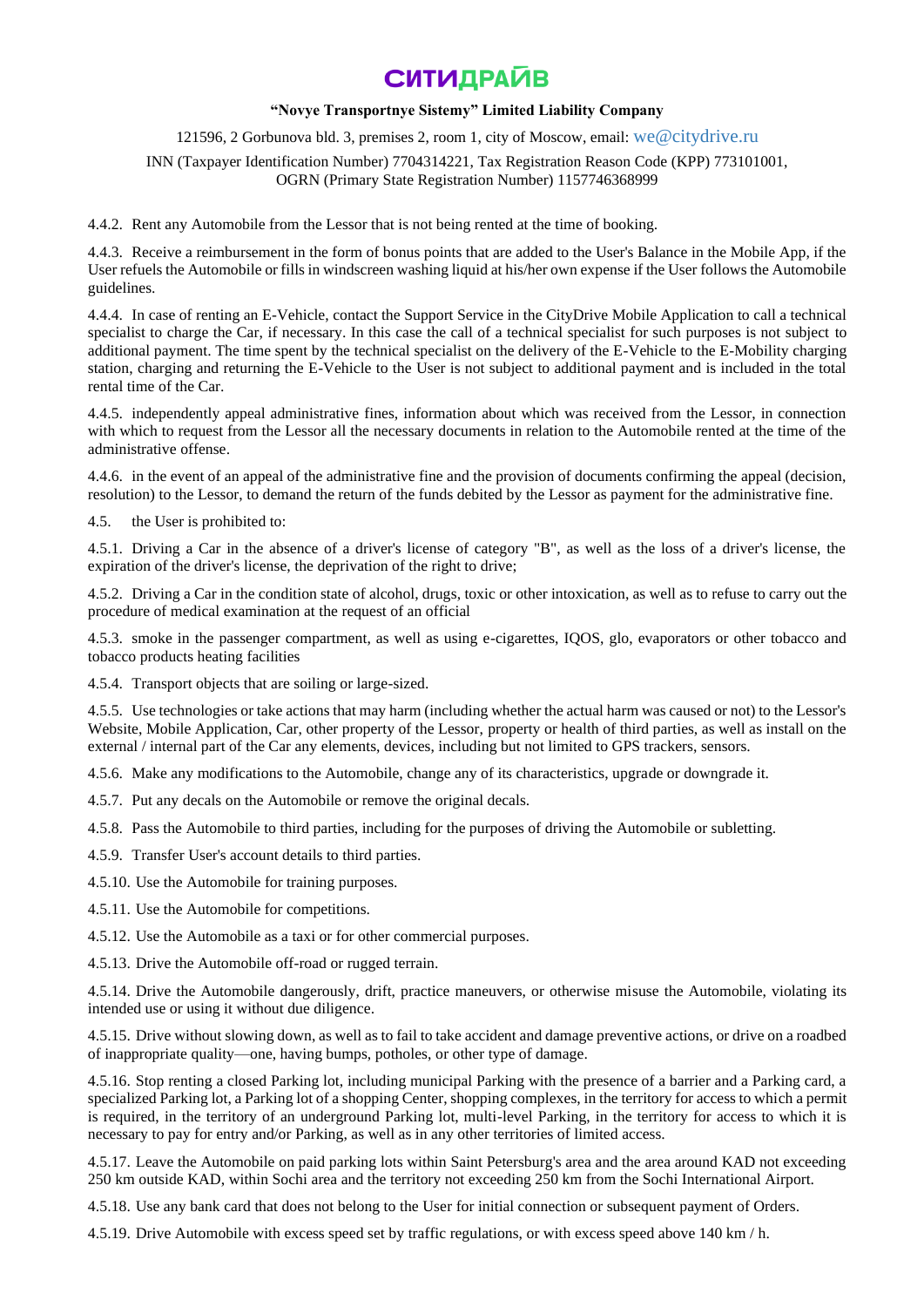### **"Novye Transportnye Sistemy" Limited Liability Company**

### 121596, 2 Gorbunova bld. 3, premises 2, room 1, city of Moscow, email: [we@citydrive.ru](mailto:we@citydrive.ru)

## INN (Taxpayer Identification Number) 7704314221, Tax Registration Reason Code (KPP) 773101001, OGRN (Primary State Registration Number) 1157746368999

4.5.20. To break and entry the Car in a non-contact way, as well as by contact using any device.

4.6. Parties consider the said terms to be essential terms of the Agreement.

### 5. ORDER AND FORM OF PAYMENT

5.1. In order to ensure validity of the bank card details the User is charged the amount not exceeding five rubles (RUB 5) without acceptance at the time of registration. The said funds are not counted as Rent payment and are returned to the User's bank card within 24 hours.

5.2. The User has to pay the rental fee to Citydrive for the use of the Automobile, which is calculated in accordance with the rates, specified in: the Rate, Discount, Bonus, and Rating System Regulation; Lessor's Website; the Mobile App at the time of Automobile booking and includes VAT—value added tax.

5.2.1. Minimum order cost is one ruble (RUB 1) including VAT. If the actual order cost is less than one ruble (RUB 1), the difference between the minimum and actual cost is added on the Balance as specified in the Rate Regulation.

5.2.2. The Lessor may temporarily block an amount of two hundred fifty (250) rubles on the User's linked bank card. At the end of the trip, the amount previously blocked will be refunded back to the User's linked bank card.

5.2.3. The Lessor has the right to temporarily block the advance payment in the amount of the preliminary cost of the trip on the User's linked bank card in case The Lessor to use the information service by contacting the information partner to order a taxi. After the end of the trip the pre-authorized amount will be refund on the User's linked bank card.

5.2.4. The rental fee can be paid by the User by purchasing a Subscription for 30 (thirty) or 60 (sixty) minutes per day. The Subscription is valid for 30 (thirty) calendar days from the date of purchase. From the moment the Subscription is activated, the conditions of the per-minute Car rental pricing do not apply until the termination of 30 (thirty) or 60 (sixty) minutes of the Subscription per day according to the terms of clause 5.2.10. of the Agreement.

5.2.5. The User has the right to purchase a Subscription by selecting the appropriate option in the Citydrive Mobile App. Subscription option is not available for User using Citydrive Mobile App within 250 km from Sochi International Airport within the borders of the Russian Federation.

5.2.6. The cost of the Subscription is calculated individually for each User based on the cost of the Subscription, additional paid options, and User's discounts on the day of purchase of the Subscription in accordance with the rules established by the Agreement.

5.2.7. The cost of the Subscription, if there is a sufficient number of Bonus Points, is debited from the User's personal account/Balance, and in case of insufficient points, from the bank card account linked by the User in the Citydrive Mobile App.

5.2.8. The User has the right to extend the validity of the Subscription for the next 30 (thirty) calendar days. Subscription renewal can be carried out automatically by the User choosing the appropriate option in the 'Subscription' section in the Citydrive Mobile App, which can be disabled by the User at any time during the Subscription validity period.

5.2.9. The cost of the Subscription renewal is calculated individually for each User based on the cost of the Subscription, additional paid options, the User's discounts on the day of the Subscription renewal and is debited on the last day of the Subscription validity from the User's bonus account/Balance, and in the absence of a sufficient number of bonus points from the bank card account linked by the User to Citydrive mobile application.

5.2.10. In case of termination of the Subscription during the period of possession of the Automobile, payment is made by the User per minute, in accordance with the general rules established in the Agreement. The time of the Subscription in the order is calculated with regard to the remaining time on the day when the order was created.

5.2.11. The Subscription term is calculated in calendar days. A calendar day means any day of the month, including weekends, weekends and holidays.

5.2.12. The validity period of the Subscription is calculated in the User's time zone on the day of purchase of the Subscription. The daily countdown starts at 12 AM and ends at 11:59 PM.

5.2.13. The rental fee, specified in the present Agreement, are processed by means of Debiting the User's banking card Without Acceptance in accordance with Lessor's rates;

5.2.14. The User confirms that one has familiarized oneself with the rates, specified by Lessor in the Rate Regulation. The Rate Regulation is an integral part of the present Agreement.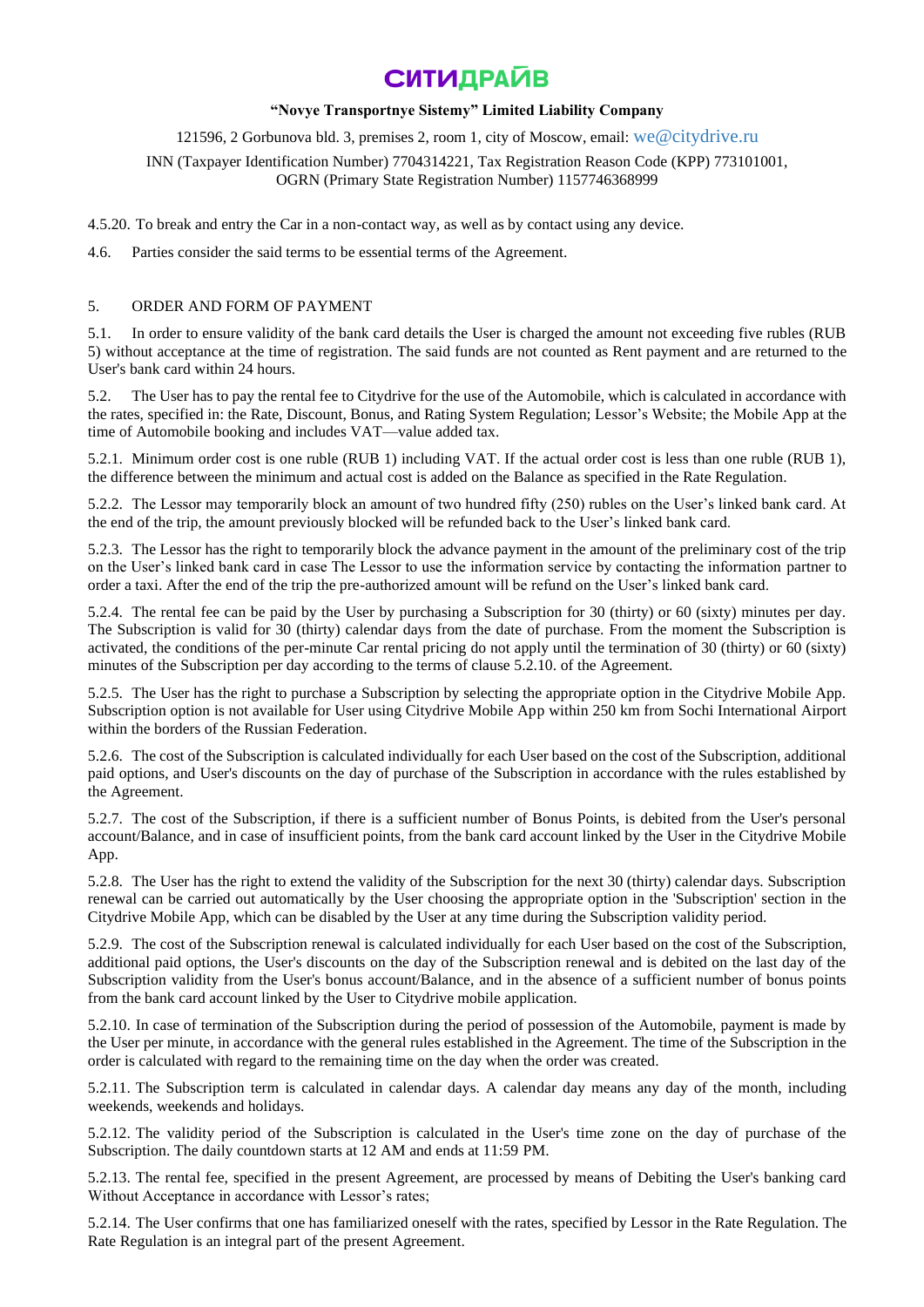## **"Novye Transportnye Sistemy" Limited Liability Company**

121596, 2 Gorbunova bld. 3, premises 2, room 1, city of Moscow, email: [we@citydrive.ru](mailto:we@citydrive.ru)

INN (Taxpayer Identification Number) 7704314221, Tax Registration Reason Code (KPP) 773101001, OGRN (Primary State Registration Number) 1157746368999

5.3. The User's account is debited within 12 hours after Rent termination for the use of the Automobile, unless the rental fee exceeds five hundred rubles (RUB 500) during the Rent. In case the actual rental fee exceeds five hundred rubles (RUB 500), Lessor has the right to debit the User's account—as well as during the Rent—five hundred rubles (RUB 500) every time the said limit is exceeded unlimited number of times as long as the User is using the Automobile.

5.3.1. If the User had accumulated a debt of one thousand rubles (RUB 1 000) at the time of entering "Parking" mode, the Rent will be automatically terminated and the User's personal account blocked until the debt is repaid.

5.3.2. If there are insufficient funds on the User's account or if it is impossible to debit the User's account, as well as if the User's debt reaches one thousand five hundred rubles (RUB 1 500) while using the Automobile, Lessor has the right to remotely turn the engine off. At the time of entering "Parking" mode, in the case of having accumulated the said debt, the Rent will be automatically terminated and the User's personal account blocked until the debt is repaid.

5.4. Debiting of User's account for reasons other than rental fee – penalties – is processed after five days from the time of having notified the User about the occurred payment request. If there are insufficient funds on the User's account, any payment ramified by the present Agreement, including, but not limited to, fines from the state authority, is considered a debt, which Lessor has the right to penalize—in the amount of 5% per day of delay. The said penalties accrue in the amount not more than 100%: until repaid in full, including the penalty amount, by the User; or until the User's debt information is passed to court for collection; or after two weeks from the beginning of penalty accruement. Penalties are debited in the amount of at least 1 ruble within 24 hours from the moment they are accrued, and if the penalties amounted to less than 1 ruble, the difference is credited to the User's Balance.

5.5. Any administrative fines imposed on the Lessor by the state authorities for administrative offenses committed by the User, including traffic violation during the Rent of the Automobile by the User or by a person allowed by the User to drive the Automobile shall be paid by the Lessor and thereafter compensated by the User, provided that the User may use the right to appeal the administrative fine under the clause 4.4.5 hereof. The User shall compensate the Lessor for the administrative fine paid in the amount paid by the Lessor.

5.6. The Parties agreed that the administration of fines is carried out by the Lessor without the consent of the User, the costs of the Lessor for the administration of traffic fines, as well as other compensations for the costs of the the Lessor are 20% of the amount of the write-off. The amount of administration is calculated and charged on all debits, with the exception of payments for rent and the booking of the vehicle. The administration amount shall be collected together with debiting of the fine principal amount. The administration amounts are an additional component part of the rental fee.

5.7. When the User does not agree with the fine, the User shall notify Lessor on such disagreement by sending a request in Citydrive Mobile Application. If User is not informed of the reasons for disagreement in the said way within five days, the User shall be deemed to have confirmed such consent to fine.

5.8. The User's compliance with the actions, described in section 3 of the Agreement implies an unconditional agreement to have the User's account—to which the bank card is linked—debited for the use of the Automobile and other payments as ramified by the present Agreement, including compensation for fines to the Lessor, as well as agreement to have Lessor send payment orders, requests, etc., to the User's Bank.

5.9. If the User—or another person the User allowed to drive the Automobile—violates road traffic regulations during the rental period and as a result of that Lessor or other Automobile owner is liable for the resulting fine, Lessor notifies the User thereof by email. The User shall compensate the Lessor for the amount of the administrative fine paid through debiting the User's account Without Acceptance with the fine amount only after instituting administrative action against the Lessor and the notification about such in writing.

5.10. In the event of technical failures in the Services for checking the administrative fines, the Lessor shall not be liable to the Lessee for late notification of the Lessee committing an administrative offense during the Lease period, as well as for the time of provision and completeness of the data provided to the Lessor (photographs recording administrative offenses, an indication of the norms of laws that provide for punishment for administrative offenses, etc.).

Technical failures under this paragraph shall be failures, as a result of which:

no information is provided on the presence of administrative fines imposed on the Lessee, which is received by the Lessor through the Services for checking the presence of administrative fines;

information is provided within a period exceeding the period, the expiration of which deprives the Lessor and the Lessee from paying an administrative fine in the amount of half the sum of the imposed administrative fine;

information is provided containing erroneous data on the circumstances of the commission of an administrative offense by the Lessee, received by the Lessor through the Services for checking the presence of administrative fines.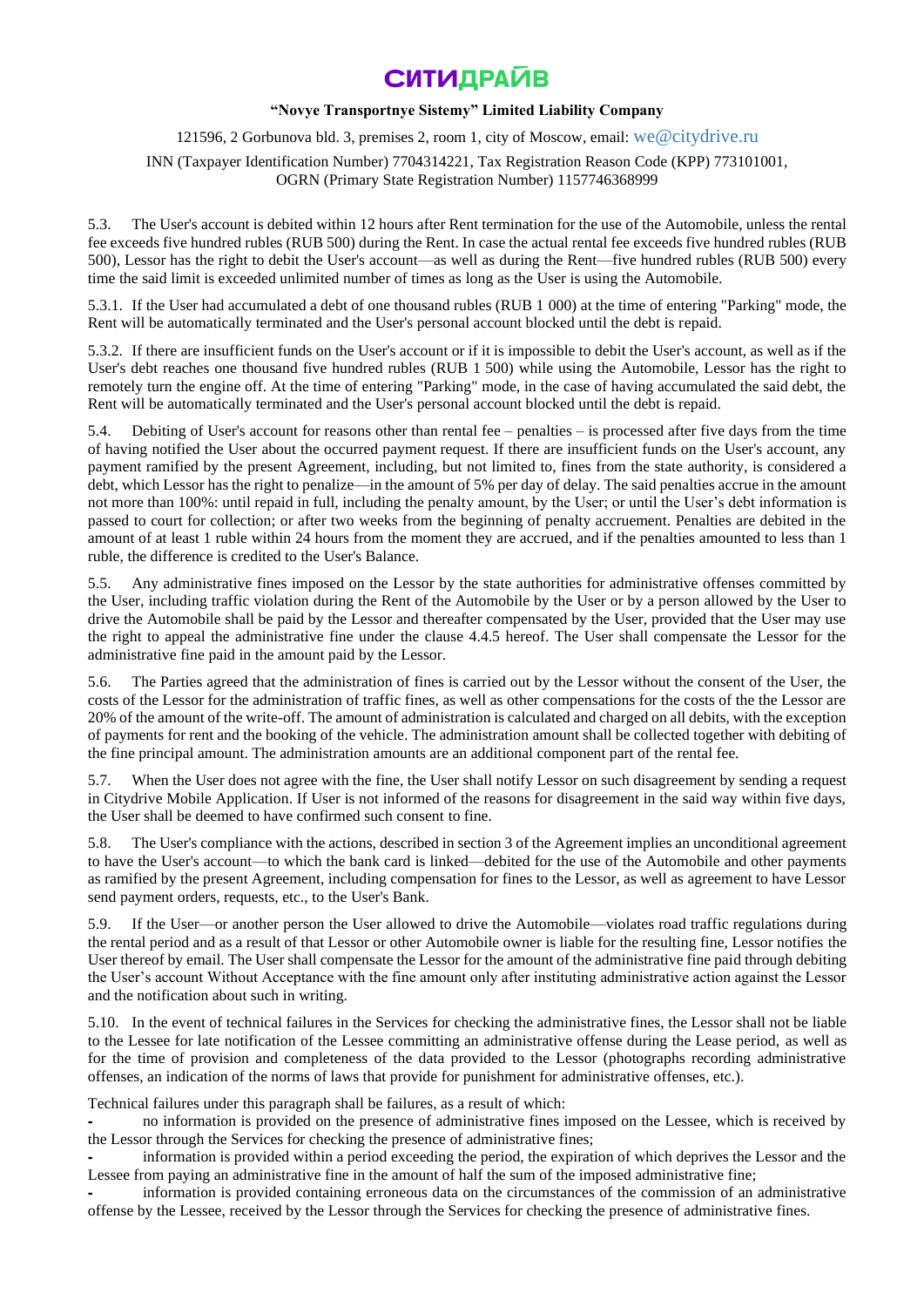### **"Novye Transportnye Sistemy" Limited Liability Company**

## 121596, 2 Gorbunova bld. 3, premises 2, room 1, city of Moscow, email: [we@citydrive.ru](mailto:we@citydrive.ru)

INN (Taxpayer Identification Number) 7704314221, Tax Registration Reason Code (KPP) 773101001, OGRN (Primary State Registration Number) 1157746368999

5.11. Erroneous charges are refunded exclusively in the absence of guilty actions on the User's part. If any of the terms of the present Agreement is violated, the charges are not refunded.

5.12. Bonus Point added to the User's Bonus Account in the Mobile App cannot be refunded as monetary funds.

5.13. If, within five days, the User fails to send a motivated claim to an e-mail address [we@citydrive.ru,](mailto:we@citydrive.ru) the Lessor is considered to have fulfilled its obligations properly, and the User loses the right to make claims and is considered accepted by the Lessor under the Agreement.

## 6. RENTAL PERIOD

The rental period is measured in days, seconds, minutes, and hours. The rental period is determined by section 7 of the Agreement.

## 7. ORDER OF RECEPTION-TRANSFER AND USE OF THE AUTOMOBILE

7.1. The transfer of the Automobile to the User is conducted as follows:

7.1.1. The Parties agree upon renting a specific Automobile by means of the User choosing an available Automobile via the Mobile App.

7.1.2. During the choosing of the Automobile the User has to ensure there will be sufficient funds on the bank card linked to the User's account. The Mobile App shows the following Automobile information: location, make of the Automobile, and its model.

7.1.3. The User books the Automobile—by pressing the "Book" button in the Mobile App—in accordance with the Rate Regulation.

7.1.4. If the same Automobile is booked more than once in the course of two hours from the time of the beginning of the previous booking, included in the rate in accordance with the Rating Level, subsequent bookings are paid for by the User in accordance with the "Parking" rate, provided by the corresponding Rating Level's rate.

7.1.5. At the time of pressing the "Unlock Car" button in the Mobile App the User attests to and confirms the fact of reception of the chosen Automobile.

7.1.6. The User has the right to exit the Automobile. The User has to turn the engine off, exit the Automobile, and press the "Lock Car" button. In this case the Rent is not terminated, and the Automobile automatically enters security mode. The Automobile can be re-unlocked via the Mobile App.

7.1.7. The Rent is terminated in the following order: the User has to turn the Automobile's engine off, exit the Automobile, and press the "End Rent" button in the Mobile App. In this case the Automobile automatically enters security mode. The rental period ends at the time of pressing the "End Rent" button. If the User returns the Automobile correctly, Lessor sends the User a message via the Mobile App stating the rental period and the rental fee.

7.1.8. The rental period begins at the time of pressing "Book" button in the Mobile App and ends at the time of actual Rent termination of a specific Automobile, which is confirmed by pressing "End Rent" button in the Mobile App.

7.1.9. If the "Hand over the Car out of Green Zone" option is used, terms of the present section apply. However, the rental period ends at the time when the next User—having received the Automobile in accordance with the "Hand over the Car out of Green Zone" option, provided by the Mobile App—starts the Rent.

7.1.10. From the time the User initiates the "Hand over the Car out of Green Zone" option until the next User starts the Rent, the Rent is not terminated, but the "Car Transfer" rate is applied automatically instead.

7.1.11. If the "Direct Hand over the Car " option is used, terms of the present section apply. However, the rental period ends at the time when the next User—having received the Automobile in accordance with the "Direct Hand over the Car" option, provided by the Mobile App—starts the Rent. In this case the risk of accidental loss or accidental damage to the Vehicle, as well as liability for violates road traffic regulations or legislation of Russian Federation, is retained by the Lessee who transfers the car before the start of the lease next the Lessee in accordance with the terms of the agreement.

7.1.12. The User is obliged to comply with other requirements for acceptance and delivery of the Car, provided for by the Mobile Application.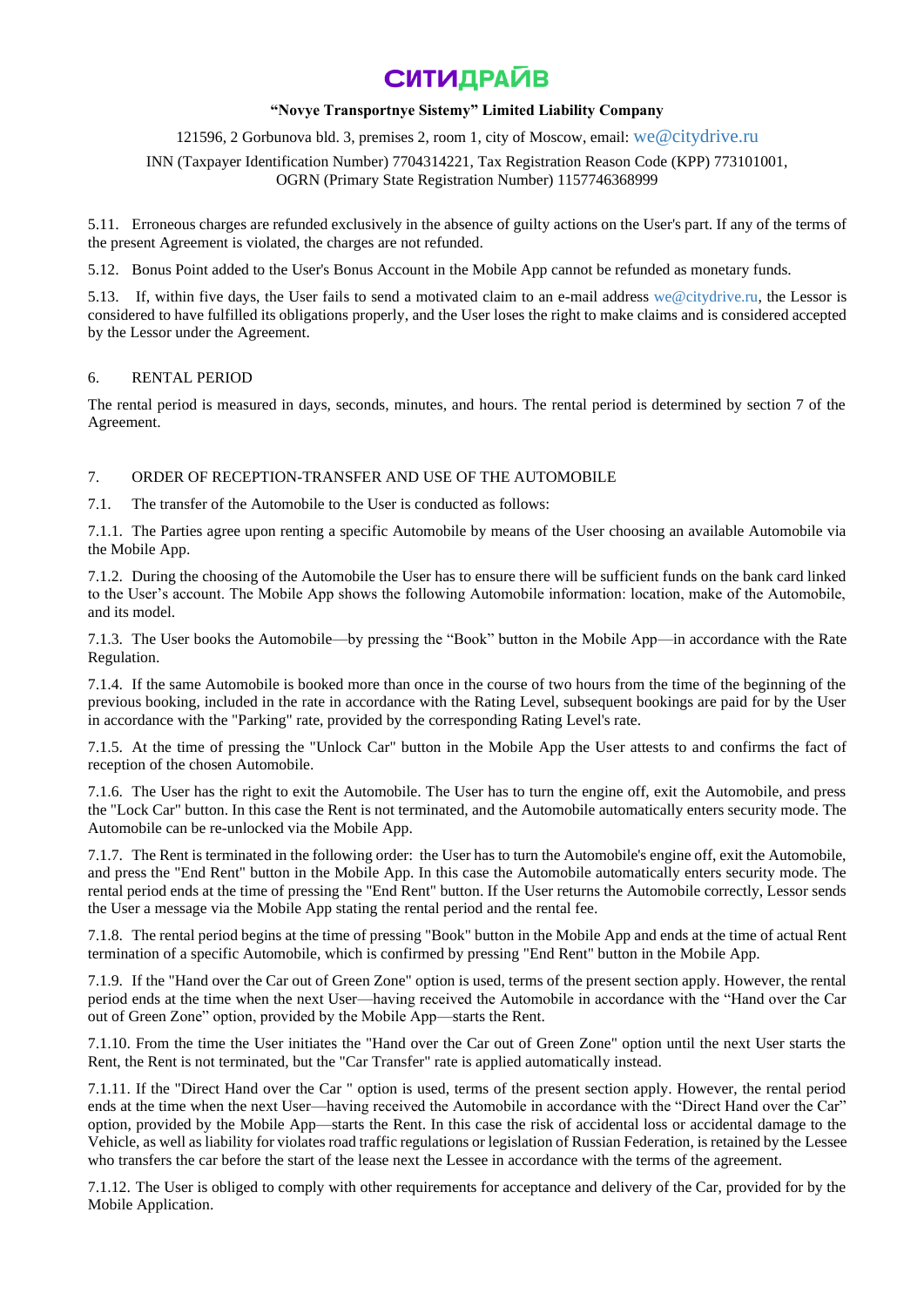### **"Novye Transportnye Sistemy" Limited Liability Company**

### 121596, 2 Gorbunova bld. 3, premises 2, room 1, city of Moscow, email: [we@citydrive.ru](mailto:we@citydrive.ru)

INN (Taxpayer Identification Number) 7704314221, Tax Registration Reason Code (KPP) 773101001, OGRN (Primary State Registration Number) 1157746368999

7.1.13. In case the User took possession of the Automobile in any other way—either at the beginning of the Rent, or during the rental period—specifically, but not exclusively, picked the lock; opened or closed the Automobile in any way different from the one described in the present Agreement; disabled the Automobile's security or control systems; used third party's information or a fake account; otherwise took possession of the Automobile illegally; or continues using the Automobile while it is not in the "Car Use" mode—if using—or "Parking" mode—if the Automobile is stationary with its engine off the Parties agree to consider such actions a motor vehicle theft and are qualified and punished by the Russian Federation criminal law.

### 8. PARTIES' RESPONSIBILITIES

8.1. If either Party fails to properly abide to the obligations of the present Agreement, the failing Party is liable in accordance with the effective Russian Federation's legislation.

If the User—or another person the User allowed to drive the Automobile—violates road traffic regulations or legislation of Russian Federation during the rental period, the User is responsible for covering any incurred administrative fines (by providing compensation to the Lessor for expenses in accordance with clause 5.5 of the Agreement), including in full in case of repeated and each subsequent traffic violation, whether or not it is repeated for the User, as well as the costs of having the Automobile parked at an impoundment lot or paid parking.

8.3. If the User—or another person the User allowed to drive the Automobile—violates any third party's rights, incurs harm to third party's health or property, the User has to settle any resulting claims against Lessor and compensate all losses sustained by Lessor.

8.4. If the Automobile is damaged:

8.4.1. If the Automobile is damaged as a result of: User's negligence, a Road Traffic Accident caused by the User—or another person the User allowed to drive the Automobile –, mutually caused by the parties involved in the Accident, or as a result of an Accident involving only the User, the User is liable to fifty thousand rubles (RUB 50,000) if the damage costs under seventy thousand rubles (RUB 70,000). If the damage costs over seventy thousand rubles (RUB 70,000), the User is liable to fifty thousand rubles (RUB 50,000) plus 25% of the cost, exceeding seventy thousand rubles (RUB 70,000). The Parties may agree to reduce the liability.

If during a subsequent damage assessment or in the course of a repair any hidden damage is discovered and the repair cost exceeds the initially quoted, Lessor has the right to demand the User to cover the surcharge in accordance with the present clause.

8.4.2. If the User has the "КASCO option" turned on, clause 8.4.1 is not applicable. If the Automobile is damaged as a result of: a Road Traffic Accident caused by the User, mutually caused by the parties involved in the Accident, or as a result of an Accident involving only the User, or User's negligence, the User is liable to the fine amounted to fifteen thousand rubles (RUB 15,000) which is debited by the Lessor Without Acceptance after a notification in writing of the Lessee with the attachment of documents confirming the damage. If the damage costs less than fifteen thousand rubles (RUB 15 000), the User is liable to the actual cost of the damage.

8.4.3. In case of Tesla automobiles rent, the "KASCO option" rules specified in the clause 8.4.2. hereof are not applicable. If the Tesla Automobile is damaged, the User is liable for:

8.4.3.1. In case of loss or damage to the Chademo Tesla USA DC adapter due to the fault of the User - persons authorized by the User to drive the Automobile - the User shall pay a fine in the amount of RUB 115,000 (one hundred and fifteen thousand) 00 kopecks.

8.4.3.2. In case of loss or damage to the Mobile Connector due to the fault of the User - persons authorized by the User to drive the Automobile - the User shall pay a fine in the amount of RUB 35,000 (thirty five thousand) 00 kopecks.

8.4.3.3. In case of loss or damage to the Tesla Gen 1 adapter due to the fault of the User - persons authorized by the User to drive the Automobile - the User shall pay a fine in the amount of RUB 10,000 (ten thousand) 00 kopecks.

8.4.3.4. In case of loss or damage to the Type 1/ Type 2 cable due to the fault of the User - persons authorized by the User to drive the Automobile - the User shall pay a fine in the amount of RUB 11,500 (eleven thousand five hundred) 00 kopecks.

8.4.3.5. In case of loss or damage to the Display and Control Elements due to the fault of the User - persons authorized by the User to drive the Automobile - the User shall pay a fine in the amount of RUB 250,000 (two hundred fifty thousand) 00 kopecks.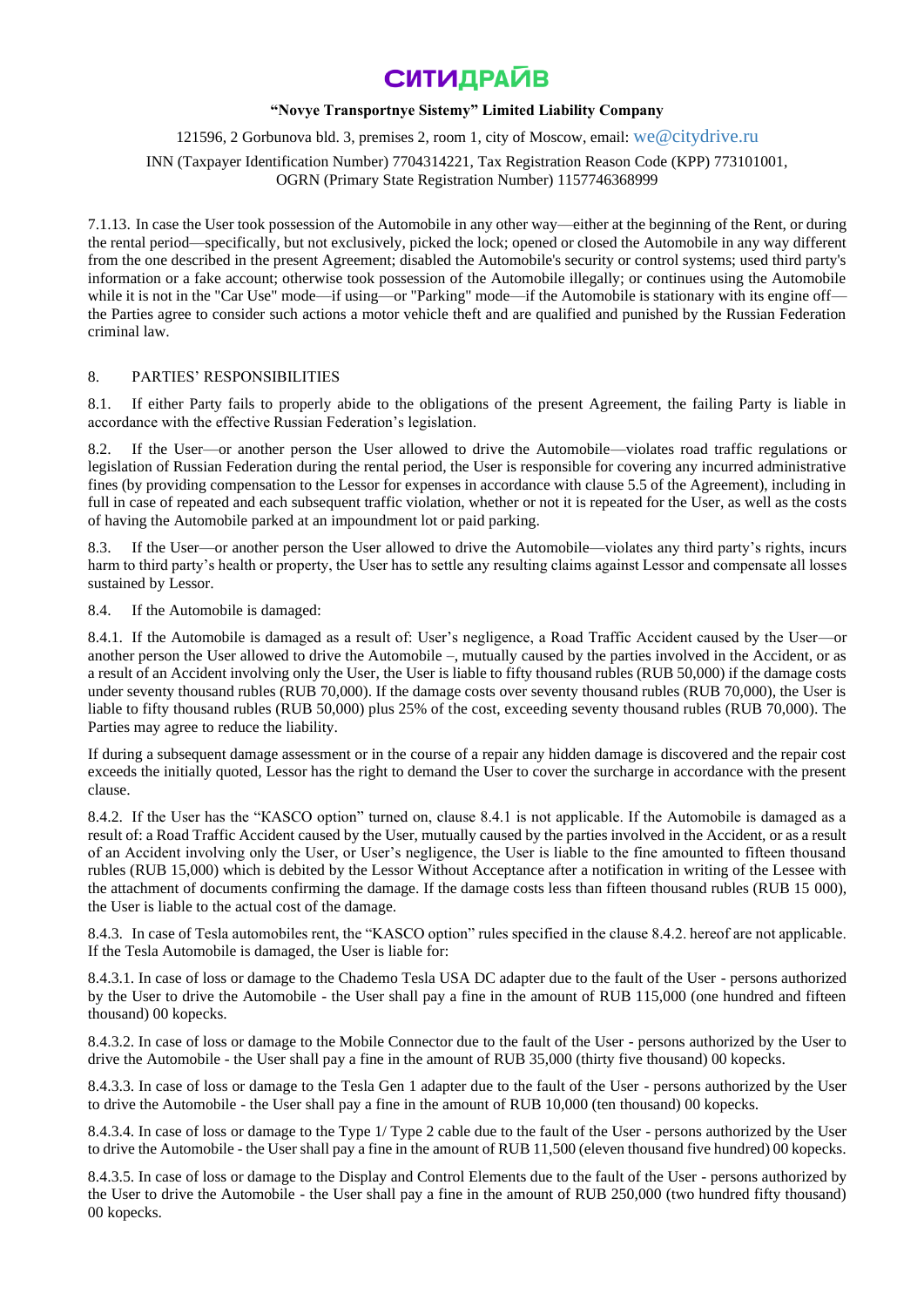### **"Novye Transportnye Sistemy" Limited Liability Company**

121596, 2 Gorbunova bld. 3, premises 2, room 1, city of Moscow, email: [we@citydrive.ru](mailto:we@citydrive.ru)

INN (Taxpayer Identification Number) 7704314221, Tax Registration Reason Code (KPP) 773101001, OGRN (Primary State Registration Number) 1157746368999

8.4.3.6. In case of loss or damage to the Wheel Disk due to the fault of the User - persons authorized by the User to drive the Automobile - the User shall pay a fine in the amount of RUB 137 000 (one hundred thirty seven thousand) 00 kopecks.

8.4.4. In the event of leaving the Road Traffic Accident place, or violating the procedure to record the Road Traffic Accident as set out in this Agreement, or drawing up Road Traffic Accident documents with an error, and also in the event of failure to notify Citydrive on the Road Traffic Accident, or any subsequent non-compliance with administrative procedures, or failure to appear at the request of relevant authorities, the User shall reimburse the damage to the Automobile in fulland pay a fine of 50,000 (fifty thousand) rubles.

8.4.5. In case of damage to the video and photo recording equipment (including dashboard cameras) installed by the Lessor in the cars, the User shall fully compensate the damage caused and shall pay a fine of fifty thousand (50,000) rubles for each such case.

8.4.6. If the Automobile is deliberately damaged in the absence of a Road Traffic Accident, specifically as a result of: the User hitting exterior or interior parts of the Automobile; hitting an obstacle in a situation where, given the condition of the roadbed, the collision occurred and was unavoidable solely in virtue of the User's chosen speed and actions; placing heavy or large-sized objects, flammable or combustible substances, causing deformation or breakage of the Automobile or any of its devices, in or on the Automobile; intentionally damaging the Automobile in a manner similar to vandalism; leaving unsupervised animals in the Automobile, leading to damage to or destruction of the Automobile; or any other intentional actions on the User's part, aimed at destroying or damaging the Automobile, the User has to fully compensate the damage cost to Lessor and is fined one hundred fifty thousand rubles (RUB 150,000). The present clause is not applicable in case of a Road Traffic Accident or damage to the Automobile sustained as a result of reasonable wear and tear under the conditions of Automobile's intended use.

8.4.7. In case of damage caused to tires when encountering an obstacle, a sharp object, in case of tire blowout and any other tire damage, the User shall pay a fine in amount of three thousand (3 000) rubles and shall fully compensate the damage caused to the Car thereby. If the User continues to move, resulting in damage to the wheels or other parts of the Car, the User agrees to pay a fine of 5 000 (five thousand) rubles, as well as to compensate for the damage caused to the Car in full

8.5. The User is not liable for losses, incurred as a result of a Road Traffic Accident that was not caused by the User, excluding cases when the Accident is caused by another person the User allowed to drive the Automobile.

8.6. If the User delays the rental fees' payments for more than 24 hours, Lessor has the right to penalize the User in the amount of 5% from the debt for every day of the delay. If after five days from the time of being notified by Lessor about any fines or other liabilities the User delays the said payments, Lessor has the right to penalize the User by the amount of 5% from the debt for every day of the delay. The said penalties accrue in the amount not more than 100%: until repaid in full, including the penalty amount, by the User; or until the User's debt information is passed to court for collection; or after two weeks from the beginning of penalty accruement. Penalties are debited in the amount of at least 1 ruble, and if the penalties amounted to less than 1 ruble, the difference is credited to the User's Balance.

8.7. In the event of unauthorized application of any decals or removal of any of the original decals and logos of Lessor, or any other cosmetic damages to the Automobile's appearance the User is fined ten thousand rubles (RUB 10,000).

8.8. In case of unauthorized disconnection or damage or damages the Automobile's GPS-tracker or other security or control systems, installed in the Automobile, the User has to fully compensate the incurred damage, if any and is fined one hundred fifty rubles (RUB 150,000).

8.9. If the Automobile is not used according to the intended use or if the User violates any of the clauses from 4.5.10 to 4.5.15 of the present Agreement, the User is fined fifty thousand rubles (RUB 50 000) and has to fully compensate damages, if any, to the Automobile or Lessor.

8.10. If the User loses or damages any of the documents for the Automobile, the User is fined three thousand rubles (RUB 3 000) and has to compensate the costs, associated with recovering the said documents.

8.11. If the User drives the Automobile without having a valid driver's licence and other required documents, the User is fined three thousand rubles (RUB 3 000) and has to fully compensate losses sustained by Lessor as a result of such violation, as well as damages, if any, to the Automobile or Lessor.

8.12. If the User provides to the Lessor false information regarding having held one's driver's licence—while having had it for less than 1 (one) year—or violates any other orders of entering into the Agreement, Lessor has the right to unilaterally cancel the Agreement, and fine the User thirty thousand rubles (RUB 30 000). The User then has to fully compensate damages, if any, to the Automobile or Lessor.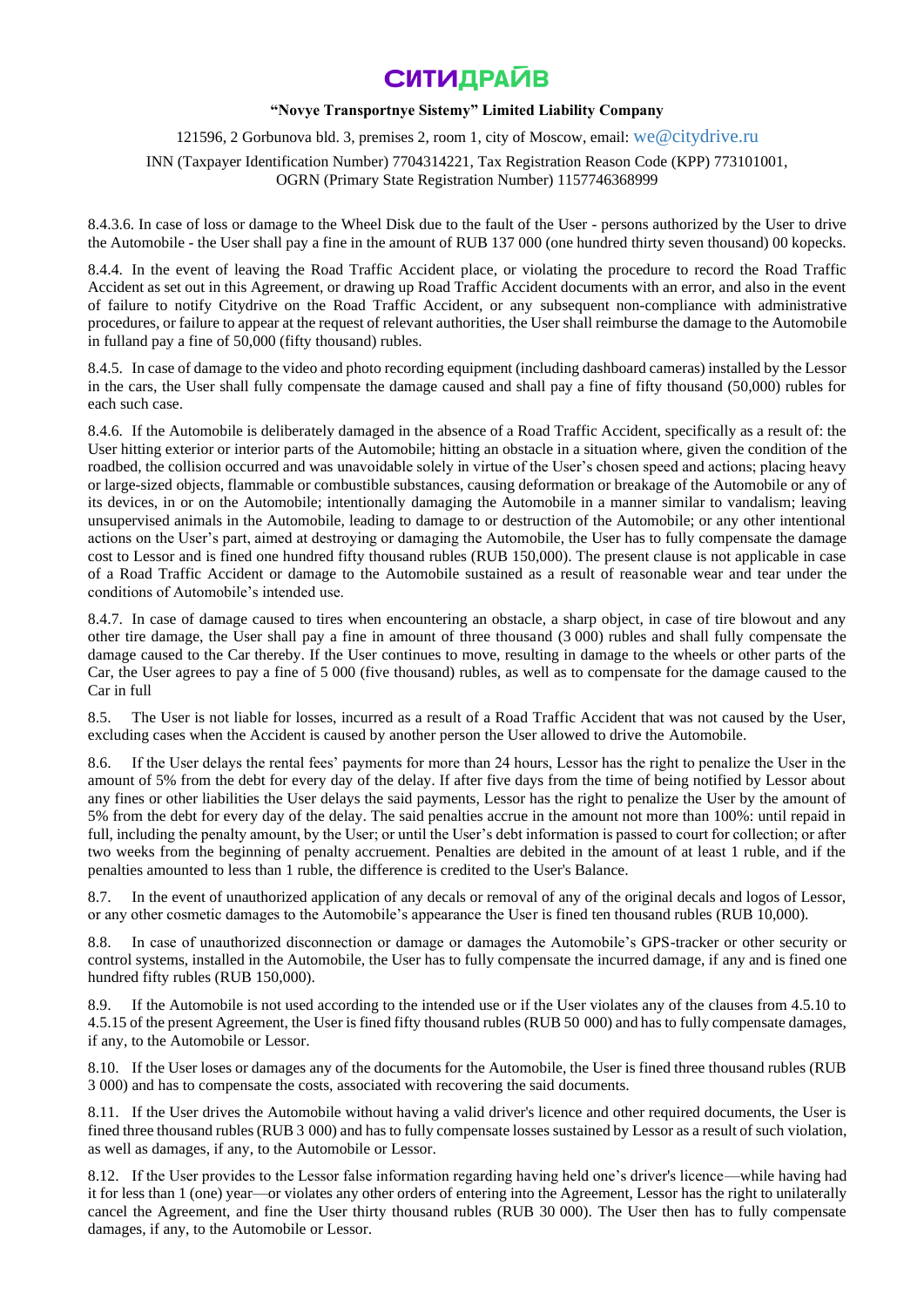### **"Novye Transportnye Sistemy" Limited Liability Company**

121596, 2 Gorbunova bld. 3, premises 2, room 1, city of Moscow, email: [we@citydrive.ru](mailto:we@citydrive.ru)

INN (Taxpayer Identification Number) 7704314221, Tax Registration Reason Code (KPP) 773101001, OGRN (Primary State Registration Number) 1157746368999

8.13. If the User terminates the Rent outside the permitted area, the User is fined seven thousand rubles (RUB 7 000) and has to compensate all the associated expenses sustained by Lessor.

If the User terminates the Rent at: an indoor parking; gated parking; impoundment lot; territory, requiring a permit for access; underground parking; territory, requiring a payment for entry or parking; any other limited access territory or in other way violates the terms of the present Agreement, the User is fined two thousand rubles (RUB 2 000) and has to compensate all the associated expenses sustained by Lessor.

The present clause applies to situations of automatic Rent termination, as provided by clause 5.3 of the present Agreement.

8.14. In the event the Automobile is towed away, the User pays a fine in the amount of RUB 1 500 (one thousand five hundred), and also pays other expenses incurred by Lessor in connection with such a violation.

8.14.1. If the User has parked the Automobile in the area of the Parking lot signs is prohibited on odd days of the month, Parking is prohibited on even days of the month, Parking is prohibited with an additional sign "Period of validity" more than 4 hours before the beginning of the specified road signs, the User has to compensate all the associated costs sustained by Lessor.

8.14.2. If the User parked the Automobile in the area of the signs Parking is forbidden on odd days of the month, Parking is forbidden on even days of the month, Parking is forbidden with an extra sign " Period of validity", the User is obliged to pay to Lessor a fine in the amount of one and a half thousand rubles (RUB 1 500) and has to compensate all the associated costs sustained by Lessor.

8.15. If the User soils: the interior of the Automobile, damages the seats or the dashboard, puts decals, paint or writes on or in the Automobile, leaves garbage in the Automobile, or otherwise deteriorates the appearance of the Automobile, exterior or interior, then the User is fined five thousand rubles (RUB 2,000) and has to compensate all the associated costs sustained by Lessor.

8.16. If the User passes the Automobile to another person without properly using "Hand over the Car" function—as prescribed by Lessor–, allows another person to drive the Automobile during Rent—regardless whether or not the User is in the Automobile –, or transfers one's personal account details to third parties, the User is fined one hundred fifty thousand rubles (RUB 150 000) and has to compensate all the associated damage costs, is any, sustained by Lessor or the Automobile.

8.17. If the User passes the Automobile to a person, who: does not have a valid driver's licence, is fully or partially physically unfit to drive, or is a minor, the User is fined two hundred fifty thousand rubles (RUB 250 000) and has to compensate all the associated damage costs, is any, sustained by the Lessor or the Automobile.

8.18. If the User uploads to one's profile or otherwise provides Lessor with personal information that is false, or tries to deceive Lessor in any other way in regards to the one's personality, including: creating Fake Accounts, using personal information and documents belonging to another person, or sending an incomplete list of documents demanded by Lessor has the right to unilaterally cancel the Agreement and the User is fined forty thousand rubles (RUB 40,000) and has to compensate all the associated damage costs, is any, sustained by Lessor or the Automobile.

8.19. If the User violates clause 2.2, 2.3, 2.4, 2.5 namely drives outside the allowed use territory, the User is fined fifty thousand rubles (RUB 50 000), and has to compensate associated expenses sustained by Lessor.

8.20. If the User violates any terms of clauses 4.3.9, 4.3.10, 4.3.10.1, including: any damage to the Automobile that occurred during rental period; malfunction or outage of any of the Automobile's systems; Road Traffic Accidents and events, involving the Automobile; or events and facts that could lead to damage to the Automobile or violates the order of processing Road Traffic Accidents, the User is fined fifty thousand rubles (RUB 50 000) and has to compensate all the associated expenses sustained by Citydrive. If the User fails to notify Citydrive about: existing damage, soiling or other deterioration of the Automobile; or missing or damaged documents the User is considered responsible for the said damages.

8.21. If the User leaves the Automobile in precarious condition that might lead to Automobile theft or damage, namely: leaving the Automobile with the engine turned on, doors, hood, or trunk open; leaving the folding soft-top folded or insecurely fastened the User is fined fifteen thousand rubles (RUB 15 000), and also compensates for the damage in full, if any;

If the User leaves the Automobile on the sidewalks or creating interference for passing other vehicles, the User is fined five thousand rubles (RUB 3,000), and also compensates for the damage in full, if any;

If the User leaves the Automobile without having the parking brake lifted, the User is fined five hundred rubles (RUB 500), and also compensates for the damage in full, if any;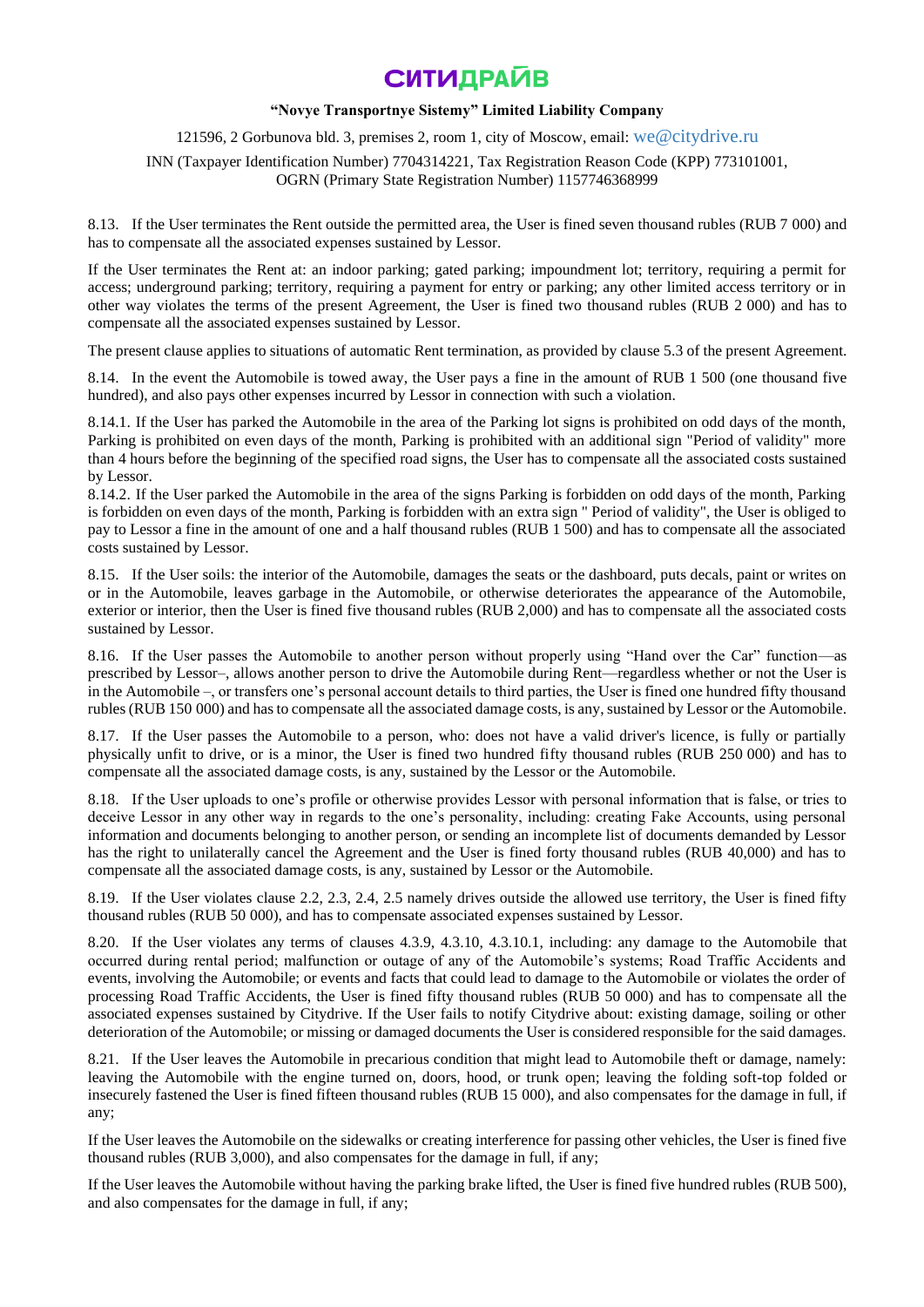## **"Novye Transportnye Sistemy" Limited Liability Company**

121596, 2 Gorbunova bld. 3, premises 2, room 1, city of Moscow, email: [we@citydrive.ru](mailto:we@citydrive.ru)

INN (Taxpayer Identification Number) 7704314221, Tax Registration Reason Code (KPP) 773101001, OGRN (Primary State Registration Number) 1157746368999

If the User leaves the Automobile with the Windows open or not fully closed, the User is fined one thousand rubles (RUB 1 000), and also compensates for the damage in full, if any;

In the case of abandonment of the Automobile in a situation a potential threat of evacuation the User is fined two thousand rubles (RUB 2 000), and also undertakes to act in accordance with clause 4.3.11, 4.3.11.1;

In the case of leaving the Automobile with the lights on (position lamps) the User is fined five hundred rubles (RUB 500) and has to compensate all the associated expenses sustained by Lessor and fully cover incurred damage costs, if any;

8.22. In the case of full fuel (battery charge) consumption, the User is fined two thousand rubles (RUB 2,000), and also compensates for the damage in full, if any;

8.23. In case of violation of clause 4.5.2 hereof, as well as in the case of driving the Automobile in a state of alcoholic, narcotic, toxic state or other intoxication, as well as in case of refusal to undergo a medical examination, the Lessee or another person allowed by the Lessee to drive the Automobile, pays a fine in the amount of RUB one hundred thousand (RUB 100,000), and also reimburses the Lessor's expenses incurred in connection with a corresponding violation, as well as the damage caused to the Lessor or the Automobile (if any) in full.

8.24. In case of placing the Automobiles on a lawn or other green territory, the User or another person admitted by the User to drive the Automobile, shall pay the Lessor a fine of 5 000 (five thousand) rubles, and also reimburse any Lessors expenses incurred in connection with the such a violation. The User undertakes to independently settle any claims from any third parties arising in connection with such a violation.

8.25. The User undertakes, upon the request of the Lessor, to confirm the User's usage and placement of the Automobile on a lawn or other green territory. In the event of failure to comply with this condition, the User shall pay the Lessor a fine of 50 000 (fifty thousand) rubles, and also reimburse the Lessors expenses incurred in connection with such violation.

8.26. If the User fails to notify the Lessors before the start of the Rent about any missing or damaged charging cable on Automobiles BMW I3, or if the User damages or steals it, then the User shall pay a fine of 50 000 (fifty thousand) rubles, as well as any damage caused to Citydrive or the Automobile (if any) in full.

8.27. When the User drives the Automobile with lost, expired or revoked driver's license, then the User shall pay a fine of 50 000 (fifty thousand) rubles, as well as any damage to the Lessor or the Automobile (if any) in full.

8.28. When the User fails to notify the Lessor on any technical malfunction, a failure in the Mobile App or other situations in which the use of the Automobile is deemed as such outside the rules and rates established by this Agreement and the Annexes hereto, then the User shall pay a fine of 50 000 (fifty thousand) rubles, as well as any damage to the Lessor or the Automobile (if any) in full.

8.29. If the speed of the Automobile exceeds 140 km / h during the Users rental, the Lessor has the right to block the User's account for 30 calendar days, in case of violation of this condition 3 times; for 30 calendar days in case of violation of this condition 6 times. In case of violation of this condition more than 6 times, the Lessor has the right to terminate the Agreement unilaterally.

8.30. In case of violation of clause 4.5.3. of the by the User or a passenger, the User shall pay a fine in the amount of two thousand rubles (RUB 2 000), as well as any damage to the Lessor or the Automobile (if any) in full.

8.31. If the Automobile is left by the User in a place that creates obstacles for free movement of pedestrians, the User shall pay a fine in the amount of two thousand rubles (RUB 2 000), as well as any damage to the Lessor or the Automobile (if any) in full.

8.32. In case of violation of other provisions of the Agreement containing the rules on the obligations and prohibitions of the User, the User pays a fine of 2,000 (two thousand) rubles and reimburses the costs of the Lessor associated with such violation, as well as any damage to the Lessor or the Automobile (if any) in full.

8.33. In case of User's violation of the hanging readiness regime, emergency situation regime, the User shall pay a fine in the amount of two thousand rubles (RUB 2 000), as well as any damage to the Lessor or the Automobile (if any) in full.

8.34. If at the end of the Automobile rental the fact of absence of the holder under the phone, the presence of which is confirmed at the moment of the beginning of the rental, the User shall pay a fine in the amount of 1 500 (one thousand five hundred) rubles, as well as any damage to the Lessor or the Automobile (if any) in full.

8.35. If the User fails to return the road kit issued by the Lessor, the User shall pay a fine of thirty thousand (30 000) rubles and reimburses the costs of the Lessor associated with such violation, as well as any damage to the Lessor or the Automobile (if any) in full.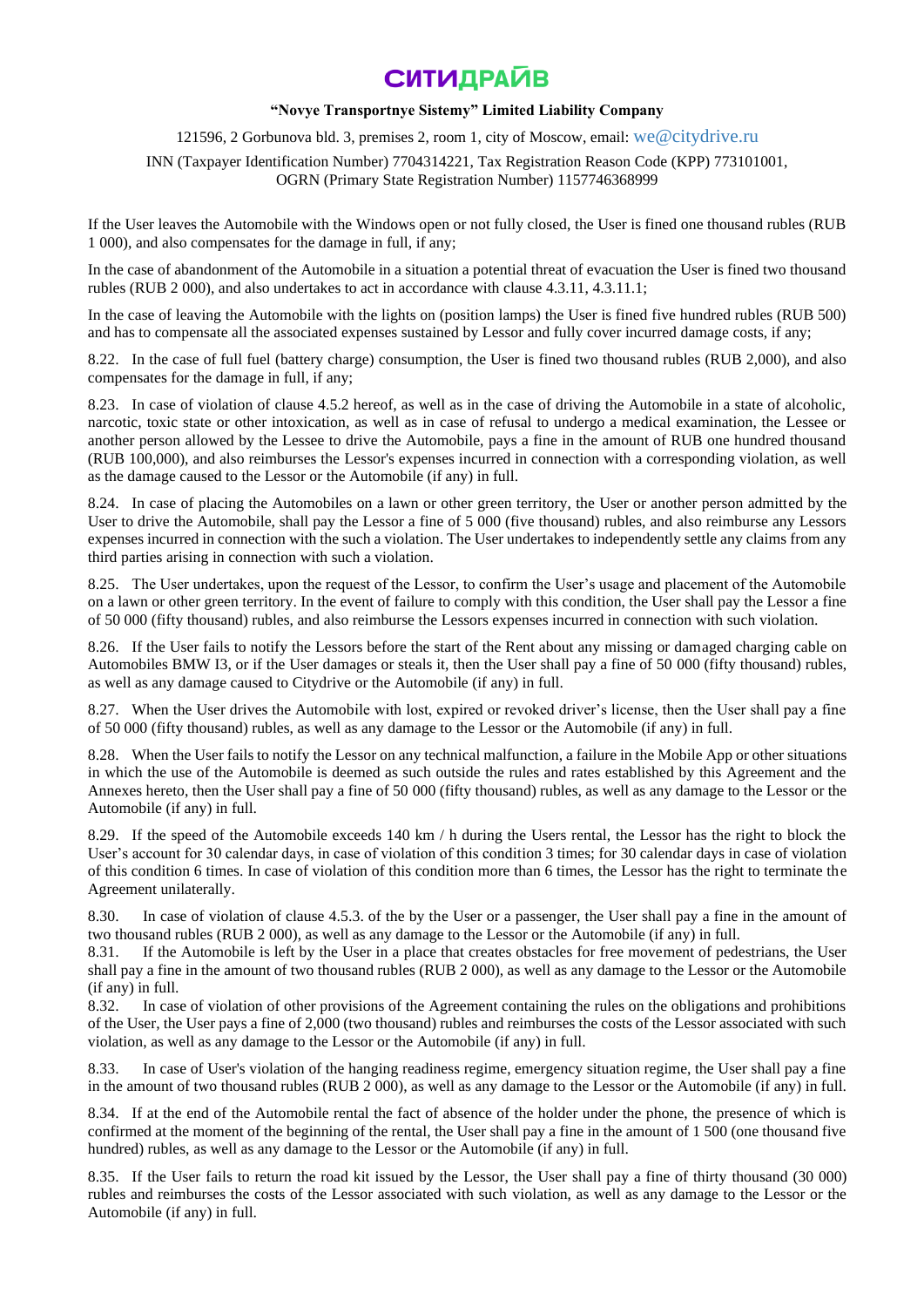## **"Novye Transportnye Sistemy" Limited Liability Company**

121596, 2 Gorbunova bld. 3, premises 2, room 1, city of Moscow, email: [we@citydrive.ru](mailto:we@citydrive.ru)

INN (Taxpayer Identification Number) 7704314221, Tax Registration Reason Code (KPP) 773101001, OGRN (Primary State Registration Number) 1157746368999

8.36. If the User violates any terms of use for landside and transit areas, paid parking at the Airport terminals, the User shall be liable in an amount of claims (fines) imposed on the Lessor in connection with such a violation plus 20% of the amount of fine as an administration fee. The Lessor exercises the administration without the User's consent. The administration fee is charged simultaneously with the writing-off of principal debt.

Links to the websites containing parking rules for the Vnukovo, Sheremetyevo, Domodedovo and Pulkovo Airports:

- <http://www.vnukovo.ru/airport-map/parking/>

- <https://parkingsvo.ru/vazhno-znat/pravila-ispolzovaniya.html>

- <https://parking.dme.ru/pages/rules>

- <https://pulkovoairport.ru/transport/>

8.37. The Lessor is not responsible for any valuables left in the Automobile by the User or third parties.

8.38. In case of violation of clause 4.3.19, the User undertakes to pay the expenses incurred by the Lessor for the forced evacuation of the E-Vehicle, as well as, at the request of the Lessor, pays a fine in the amount of 3000 (three thousand) rubles.

8.39. In case of violation of clause 4.5.20, the User undertakes to pay to the Lessor all expenses incurred by him, as well as other payments incurred by the Lessor for taking actions aimed at detecting the fact of a violation by the User, taking measures to restore the Car operation system after such a violation and also pays a fine in the amount of 250 000 (two hundred and fifty thousand) rubles.

8.40. In case of violation of the refusal term for the "Pre-order" service, specified in the clause 19 of the Rates Regulations, the User shall pay a fine in the amount of the cost of the specified service for each such case.

8.41. In case of failure to submit the documents specified in clause 4.3.10 hereof and/or exceeding the deadline for their transfer to the Lessor by more than seven (7) business days from the date of the Road Traffic Accident, the Lessee undertakes to pay the Lessor a fine in the amount of RUB fifteen thousand (RUB 15,000).

8.42. In accordance with the provisions of this Agreement, the risk of accidental loss or damage to the Automobile from the moment the "Open" button is pressed in the Citydrive Mobile App and until the "End Rent" button is pressed in the Citydrive Mobile App shall be borne by the User.

8.43. The Parties determined that the amount of fines established by this section may be reduced by the agreement of the **Parties** 

### 9. GROUNDS FOR AND ORDER OF CANCELLING THE AGREEMENT

9.1. The present Agreement can be cancelled prematurely:

- 9.1.1. by Parties' mutual agreement;
- 9.1.2. by the User, by sequently pressing "Edit" and "Delete Account" buttons in the personal profile;
- 9.1.3. by the Lessor if the User:

violates any terms of the present Agreement;

repeatedly violates road traffic regulations, parking rules, or other legislations;

deteriorates the Automobile's technical condition;

tries to employ technology, aimed at blocking the GPS-signal, or otherwise disable security and control systems installed in the Automobile;

attempts fraud;

violates any other terms of the present Agreement;

9.2. The Agreement shall be deemed terminated upon the notification of the User.

9.2.1. In case of termination of the Agreement on the initiative of the User, the Contract is considered terminated after 30 calendar days from the date of notification by the User of the Lessor by pressing the "delete account" and confirmation of the lessor of the absence of debt from the User.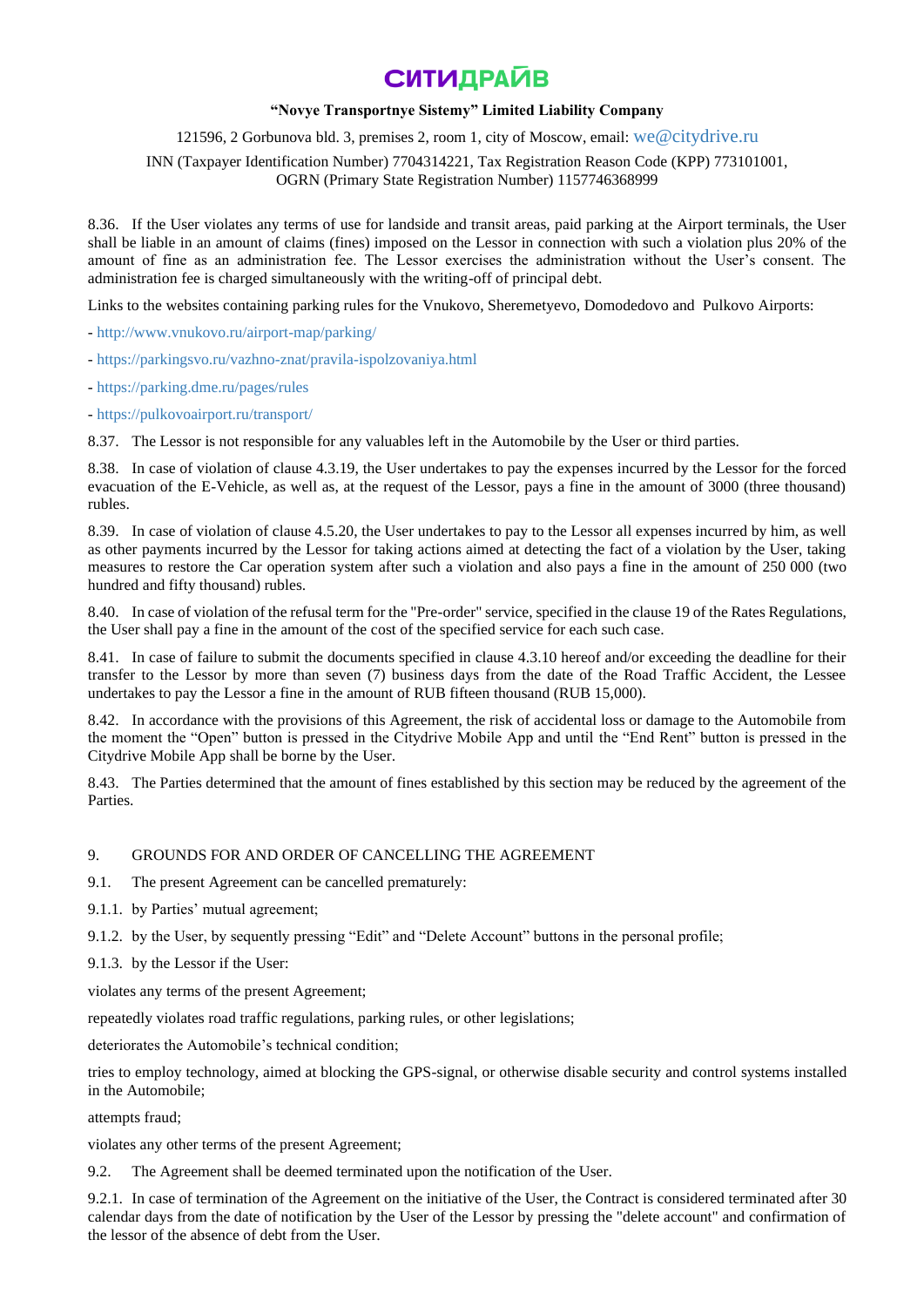### **"Novye Transportnye Sistemy" Limited Liability Company**

121596, 2 Gorbunova bld. 3, premises 2, room 1, city of Moscow, email: [we@citydrive.ru](mailto:we@citydrive.ru)

INN (Taxpayer Identification Number) 7704314221, Tax Registration Reason Code (KPP) 773101001, OGRN (Primary State Registration Number) 1157746368999

9.3. End of the Agreement term does not exonerate the Parties from responsibilities for its violation regardless of the grounds for cancellation, specifically the User is not exempted from covering all charges arising from the terms of the Agreement, nor is the User exempted from any liabilities in respect of the terms of the present Agreement.

9.4. The User should request for account deletion by clicking in the Mobile application in the Personal account "Citydrive" button "delete account", the User confirms the absence of debts to the Leaseholder current rent payments and penalties and agrees to pay the debt In the event of receipt (the day of request or within 30 calendar days) from the Lessor information on the availability of such.

9.5. After the User sends a request to delete the account, the User has the right to cancel the request within 30 calendar days.

9.6. The account shall be blocked from the moment the User has sent the request to delete the account.

9.7. The User has the right to send a request for account recovery, while a new Agreement is concluded on the procedures described by the Lessor in section 3 of the present Agreement.

### 10. COMPLIANCE TO PROCESS PERSONAL INFORMATION

10.1. Under the terms of the present Agreement, the User is to provide the Lessor with one's personal information. The Lessor reserves the right to check the said information.

10.2. Under the terms of the present Agreement, personal information implies any information related to the User, including: surname, name, patronymic, date of birth, place of birth, address, passport information, phone number, e-mail, Mobile App account. Compliance to process personal information implies allowing: collecting, recording, systematizing, storing, clarifying (updating, editing), using, transferring, depersonalizing, blocking, deleting, destroying, and any other use of the provided information by the Lessor at its discretion.

The User hereby agrees to recording phone calls with the Lessor's support or another representative.

10.3. The User hereby agrees to receive advertisement and promotional information about: the Lessor, its services, goods, promotions, the Lessor partners etc.

The User hereby gives the consent for the Lessor to perform video and photo recording in order to ensure the safety of the property and the User's compliance with the order inside the rented Car, as well as the compliance with other terms of this Agreement.

10.5. The Lessor hereby agrees to the departments conducting administrative proceedings in cases of administrative offenses provided for in Chapter 12 of the CAO RF, using any available means of communication (telephone message, telegram, e-mail, SMS messages) about administrative offense and the case on the merits.

10.6. The User confirms and guarantees that all the contact details and bank account details are real. This agreement is valid from the moment of acceptance of the terms of this Agreement during its term, as well as five years after its termination. Upon expiration of the specified period, this consent is deemed extended for each of the next five years in the absence of withdrawal of consent to the processing of personal data (hereinafter referred to as revocation) by the User.

10.7. If the User revokes his agrees to the processing of personal data, the Lessor, if the storage of personal data is no longer required for the purposes of processing personal data, destroys the personal data of the User no later than 30 calendar days after receiving the revocation of consent for personal data processing.

10.8. If the User has any rental payments and/or fines in arrears, which are recovered from the User in connection with a violation of the terms hereof, fines for administrative violations, or liability for damage caused (compensation of damage, recovery of lost profit, fines and penalty fees), as well as in other cases, in which the preservation of personal data is necessary for their processing, the Lessor shall have a right to not accept the withdrawal of the User's consent to processing of personal data until the elimination of circumstances, which resulted in such a denial, and may increase the User's personal data processing time to the extent necessary for the settlement of all disputes resulting from the contractual relationship between the Lessor and the User.

10.9. The User hereby gives the Lessor the consent to the transfer of the User's personal data to the fiscal data operator (FDO) in order for the Lessor to fulfil the provisions of clause 1 of Article 4.7 of Federal Law dated May 22, 2003 No. 54- FZ, and to the partners that provide cars for use within the Service. In this case, the transfer of personal data is carried out in the presence of a contract concluded between the Lessor and the partner. The transfer of personal data can be carried out only in cases of violation by the User of the terms of this Agreement or the law, the participation of the User in an accident, as well as in other cases where the transfer is made the interests of the User.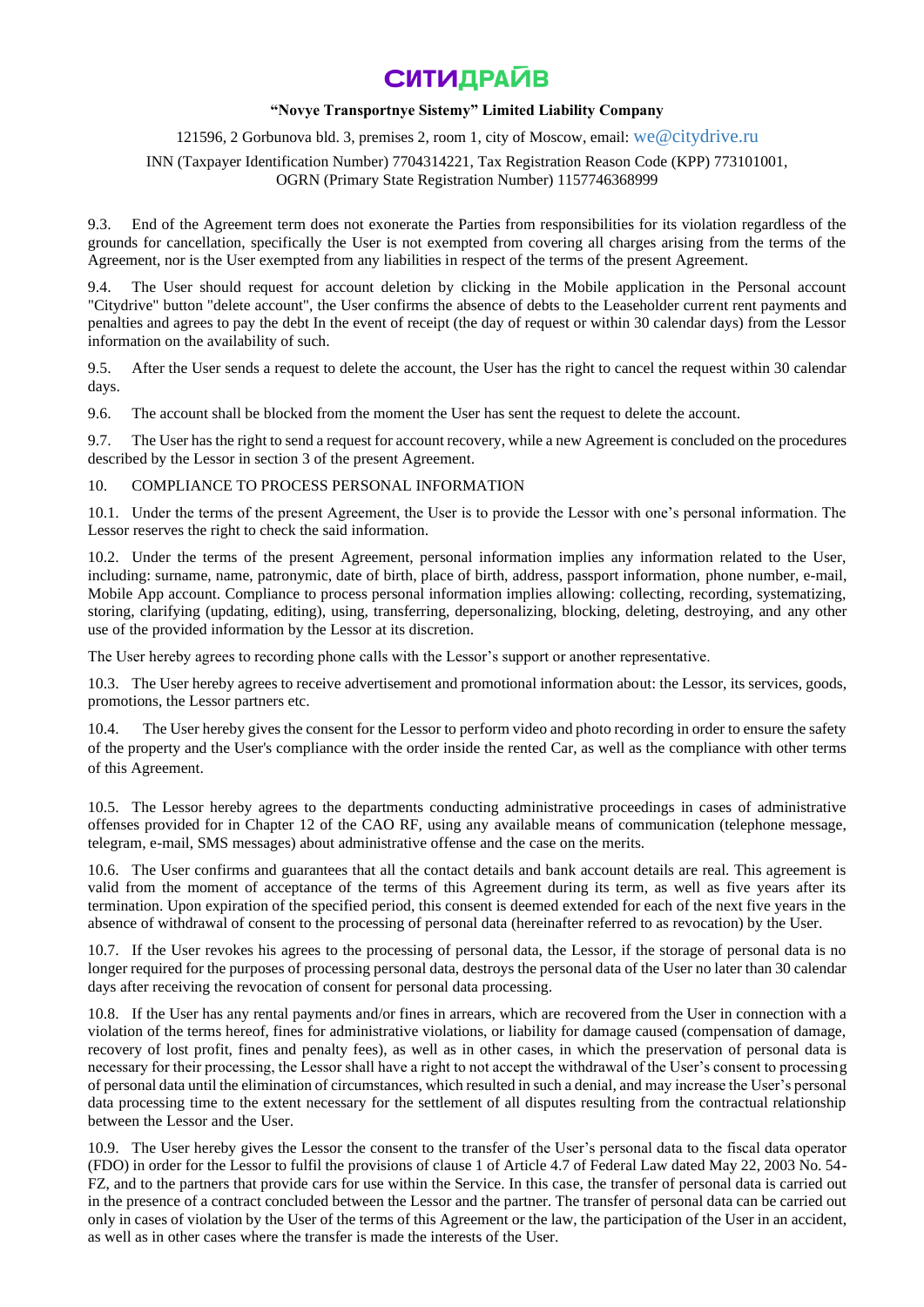## **"Novye Transportnye Sistemy" Limited Liability Company**

## 121596, 2 Gorbunova bld. 3, premises 2, room 1, city of Moscow, email: [we@citydrive.ru](mailto:we@citydrive.ru)

INN (Taxpayer Identification Number) 7704314221, Tax Registration Reason Code (KPP) 773101001, OGRN (Primary State Registration Number) 1157746368999

10.10. If the User has a debt to the Lessor under this Agreement, the User hereby consents to the transfer of the User's personal data to third parties engaged in debt collection activities and acting by virtue of a power of attorney for the benefit of the Lessor.

10.11. By using VK ID tool, the User gives consent to the transfer of his/her personal data and other information that does not constitute personal data to third parties (VK Ecosystem Services and other Services that utilize VK ID tool when the User uses such Services and/or tools). The Company may also obtain personal data and other information that does not constitute personal data from these third parties to the extent indicated in the User's VK Ecosystem personal account in order to fulfil agreements with the User of VK Ecosystem. Personal data and other information that does not constitute personal data are collected in the Service upon registration and/or logging when the User fills the registration form or by other available means including via VK ID tool or any other third-party service, and further when the User edits previously provided information or adds personal data on his/her own initiative (as applicable) using the Service tools.

## 11. FORCE MAJEURE

11.1. The Parties are not liable for full or partial failure to fulfill their obligations prescribed by the Agreement, if such a failure was a result of a force majeure that the Parties could not have foreseen, nor prevented, nor depends on the will of either Party and occurred after the Parties have entered into the Agreement.

11.2. If any of the above circumstances has directly affected the performance of obligations within the period established by the Agreement, this period shall be extended proportionally to the duration of the relevant circumstances. If the specified period exceeds two months, each of the Parties has the right to refuse to perform the Contract unilaterally out of court, notifying the other Party in writing.

11.3. In the event of a force majeure, the affected Party, which is unable to fulfill the obligations prescribed by the Agreement, has to notify the other Party about the beginning and the end of the said force majeure within three days. The Party which did not fulfill its obligations to notify the other Party about the force majeure event taking place and did not documentally confirm the occurrence of the said event loses its right to later refer to the said event as being a force majeure.

### 12. AGREEMENT TERM

12.1. The Agreement comes into effect from the time of User's acceptance of the terms of the Agreement.

12.2. The Agreement is effective for one year from the date of aforementioned acceptance. If neither Party informs the other Party about the cancellation of the Agreement in writing 30 days prior to the end of the Agreement term, the Agreement term is considered extended for another year under the same terms. The Agreement can be extended unlimited amount of times.

### 13. OTHER TERMS OF THE AGREEMENT

13.1. On issues not regulated by this Agreement, the Parties shall be guided by the current legislation of the Russian Federation.

13.2. Any conflicts resulting from the present Agreement are to be resolved in accordance with the effective Russian Federation's legislation.

13.3. The Parties give consent that the pre-trial dispute settlement procedure is a priority for the Parties in resolving disputes. Claims can be sent to the e-mail addresses of the Parties specified during registration in the Citydrive service. The Parties recognize the validity of claims sent to each other in electronic format. All disputes arising hereunder shall be resolved in accordance with the Article 28 of the Code of Civil Procedure of the Russian Federation, unless otherwise provided by the legislation of the Russian Federation.

General Director "Novye Transportnye Sistemy" LLC Sergeev A.V.

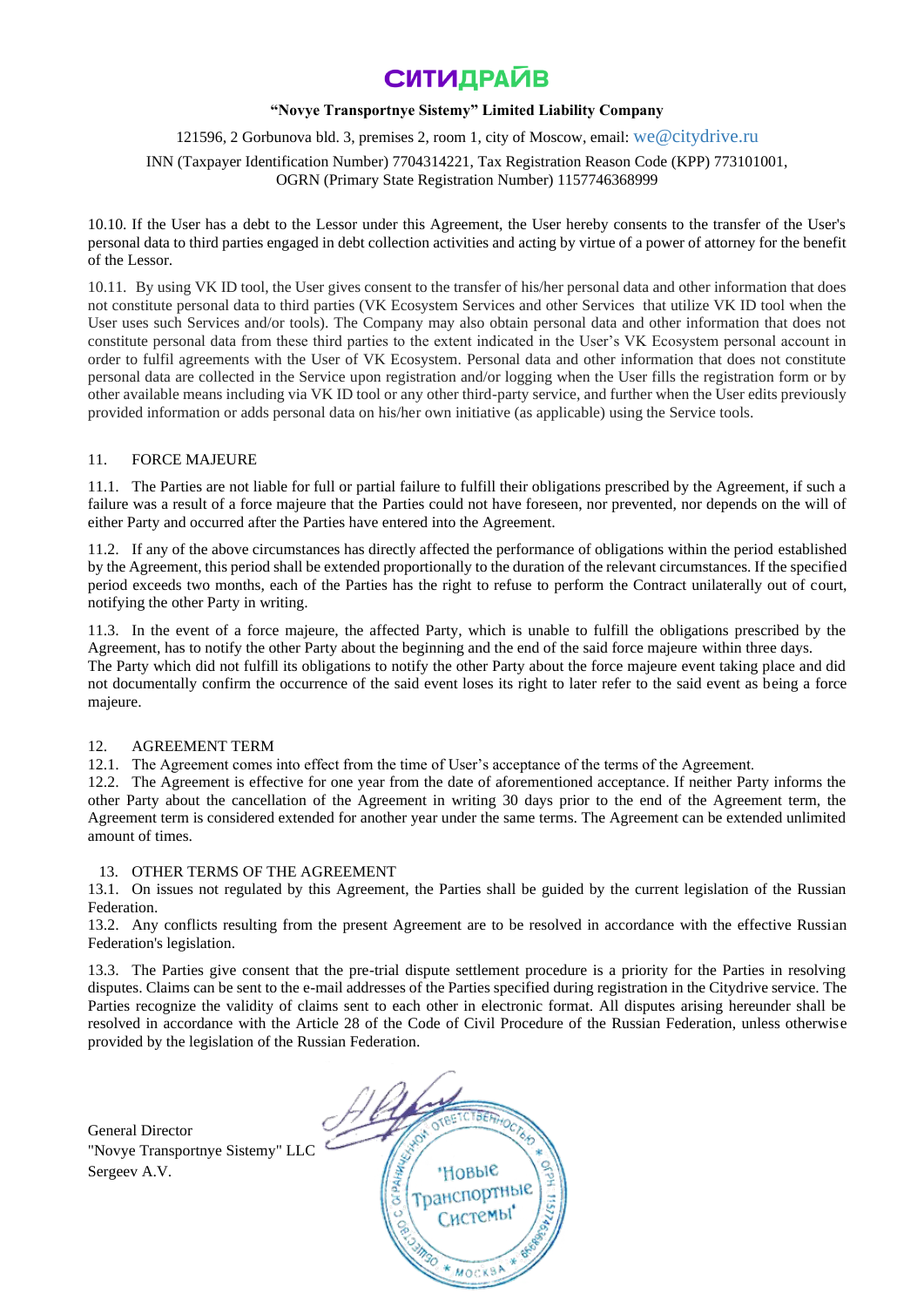## **"Novye Transportnye Sistemy" Limited Liability Company**

121596, 2 Gorbunova bld. 3, premises 2, room 1, city of Moscow, email: [we@citydrive.ru](mailto:we@citydrive.ru)

INN (Taxpayer Identification Number) 7704314221, Tax Registration Reason Code (KPP) 773101001, OGRN (Primary State Registration Number) 1157746368999

## **DISCOUNT, BONUS, AND RATING LEVELS REGULATION**

1. The objectives of the Regulation:

1.1. The objectives of the Regulation are:

1.1.1. increase the overall number of Users that extend the Transport Vehicle Without Crew Rent Agreement for another year;

1.1.2. increase Users' sense of justice and good faith;

1.1.3. invite new Users by the existing Users' recommendations;

1.1.4. provide active Users with Discounts and benefits;

1.1.6. promote corporate events;

1.2. The present Rate Regulation is an integral part of the Agreement.

1.3. Everything that is not regulated by the Regulation is determined by the terms of the Loyalty Program.

2. DEFINITIONS

2.1. Organiser —"Novye Transportnye Sistemy" Limited Liability Company, the owner of Citydrive's Service.

2.2. User—a private individual that has entered into the Agreement in the form of the adhesion contract with Citydrive and uses its Service.

2.3. The Loyalty Program—the rules of the promotion "Loyalty Program", approved by the Order of the General Director No. 2-06/03-2022 dated 06.03.2022, regulating the methods of accrual and use of loyalty points, discounts, the procedure for assigning Rating to Users.

2.4. Bonus account—the User's account used for crediting and debiting Bonus points received under this Regulation and the Loyalty Program.

2.5. Balance—an account independently credited by the User, as well as used by the Lessor to compensate the User's expenses for refueling Automobiles, windscreen washing liquid and other expenses.

2.6. Loyalty Points (Points, Driving bonus points)—payment units added to User's Bonus Account under the clause 6 of this Regulation. Bonus Point do not have cash value and cannot be refunded as monetary funds. Bonus Points give the User the right to a Discount in accordance with the terms of the Rate Regulation.

2.7. Friend-an individual who, during the registration process on the service "Citydrive" entered a unique invitation code provided by another User.

2.8. Unique Invitation Code (promocode)—automatically generated alphanumeric code assigned to every User after the Registration with Citydrive's Service, as well as a special link with the Unique Invitation Code embedded in it, located in the User's Profile.

2.9. Citydrive's Service (Service)—a short-term Automobile rent service (carsharing), as well as the "Citydrive" Mobile App.

2.10. Fuels and Lubricants—92, 95 RON fuel.

2.11. Automobile Refueling—supplying the Automobile's—which is currently being rented by the User—fuel tank with additional Fuels and Lubricants.

2.12. Recharging shall mean recharging the battery level on the E-Vehicle.

2.13. Rent—the state of the Automobile being ordered by a specific User.

2.14. Order - time of use of the Vehicle by the User in accordance with the rules of section 7 of the Agreement concluded between the User and the Organiser of the program

2.15. Mobile application "Citydrive" (Mobile App)- the program provided by the program Organiser, installed by the User on the mobile device, allowing to use the services of the program Organize

2.16. Order Cost—due payment, excluding Discounts, for the Automobile Rent, which is calculated automatically.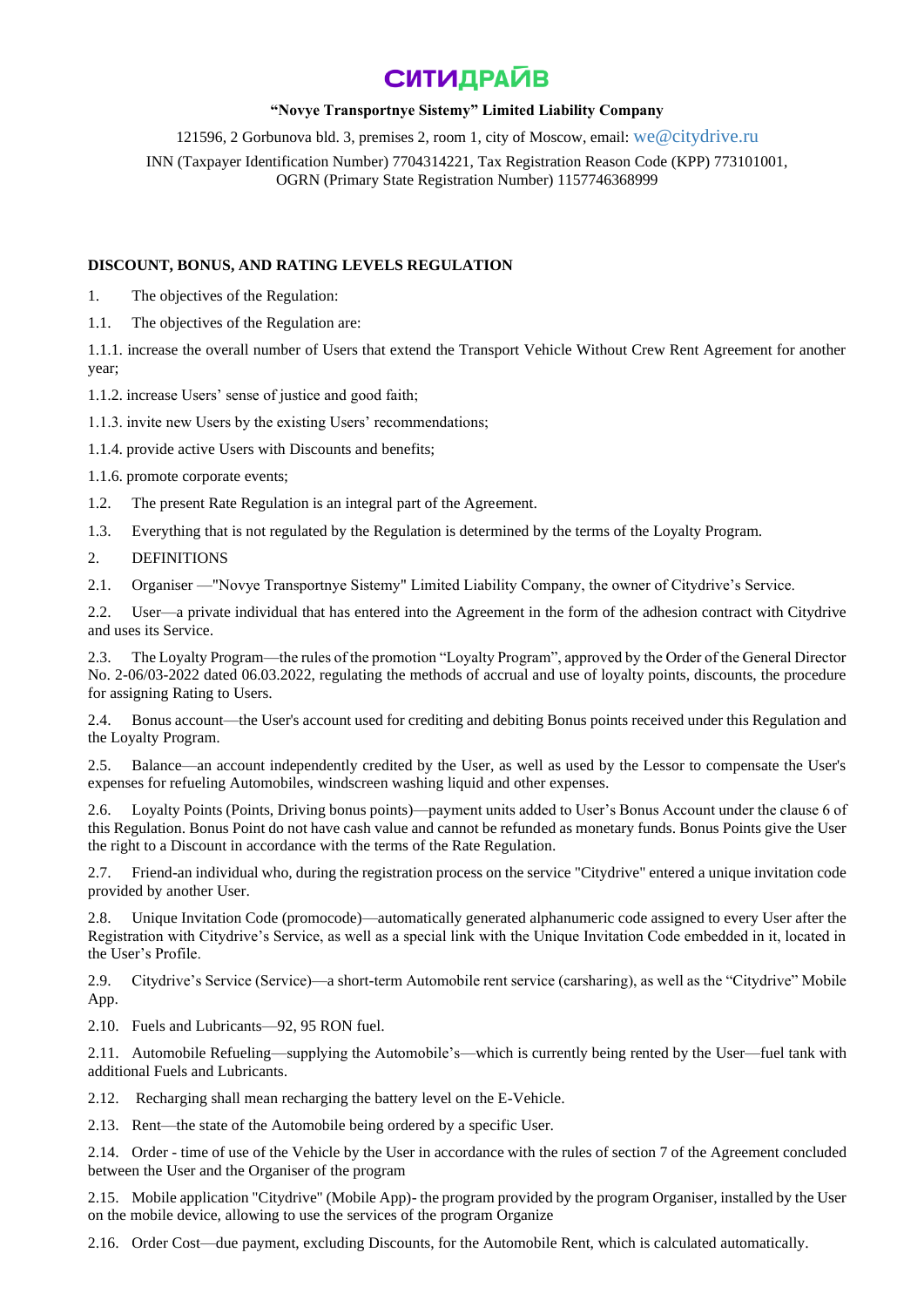### **"Novye Transportnye Sistemy" Limited Liability Company**

121596, 2 Gorbunova bld. 3, premises 2, room 1, city of Moscow, email: [we@citydrive.ru](mailto:we@citydrive.ru)

INN (Taxpayer Identification Number) 7704314221, Tax Registration Reason Code (KPP) 773101001, OGRN (Primary State Registration Number) 1157746368999

2.17. Registration—entering into the Agreement with Citydrive by accepting the terms of the Agreement in accordance to section 3 in the Agreement.

2.18. User's Profile—User's personal page in Citydrive's Website and Mobile App.

2.19. Agreement —Transport Vehicle Without Crew Rent Agreement, entered into by the User and Citydrive as the Agreement.

2.20. Rate—pricing system for Citydrive's Automobile rent service.

2.21. Discount—decrease of the Order Cost in accordance with the Rate Regulation.

2.22. Level—the User's status in the Citydrive, which has one of the names "Researcher", "Motor Enthusiast", "Instigator", "Enthusiast", "Human-machine", "King of the road", assigned to the User based on the number of kilometers accumulated by the User during Automobile rental.

2.23. Rating level—the position of the User in the Citydrive system assigned to the User in the Citydrive service based on the number of kilometers accumulated by the User.

2.24. Telematic Platform shall mean an Internet service of R-Telematika LLC, which renders information services on the analysis of the driving manner and style based on telematics data obtained through specialized equipment installed on the Automobile.

2.25. Marketing campaign – User's promotional event aimed at increasing existing Users loyalty and attracting new Users.

### 3. BASIC TERMS OF THE RATE REGULATION

3.1. Terms of the Regulation were developed in accordance with the effective Russian Federation legislation.

3.2. Terms and Conditions:

3.2.1. All Users are automatically participating in the Loyalty Program.

3.2.2. Citydrive and the User enter into the Agreement via the User's acceptance of the Agreement at the time of Registration.

3.2.3. The Agreement is considered entered into from the time of User's account activation.

3.3. Participation in the Loyalty Program gives the rights to:

3.3.1. Receive and accumulate Bonus Points for: using Citydrive's Service; User's Friends Registration; other activities that are described on Citydrive's Website, Mobile App, and emails sent to the User's email address.

3.3.2. Use accumulated Bonus Points to cover the Order Cost.

3.3.3. Change the User's Rating Level in Citydrive service in accordance with the change of User's Rating Points;

3.3.4. Participate in the Program's special promotional campaigns described on Citydrive's Website, in the Mobile App, or in the emails sent to the User's email address.

3.4. Any terms of the Rate Regulation take effect as soon as a corresponding feature becomes available in the Mobile App.

### 4. TERMS OF DISCOUNTS

4.1. Discounts are provided to Users in accordance with the terms and conditions of this Regulation and the Loyalty Program:

4.2. A Friend is to register by entering the Unique Invitation Code—provided by an existing User—in the "Promo Code" field at the time of Registration or by following the special link with the Unique Invitation Code embedded in it. After having entered the Code, the newly registered User receives a 50% off (not exceeding RUB 500) on the Cost of the first Order.

4.3. The Discount is automatically provided at the time of Rent termination—which happens when the "End Rent" button is pressed in the Mobile App—the Order invoice is sent then.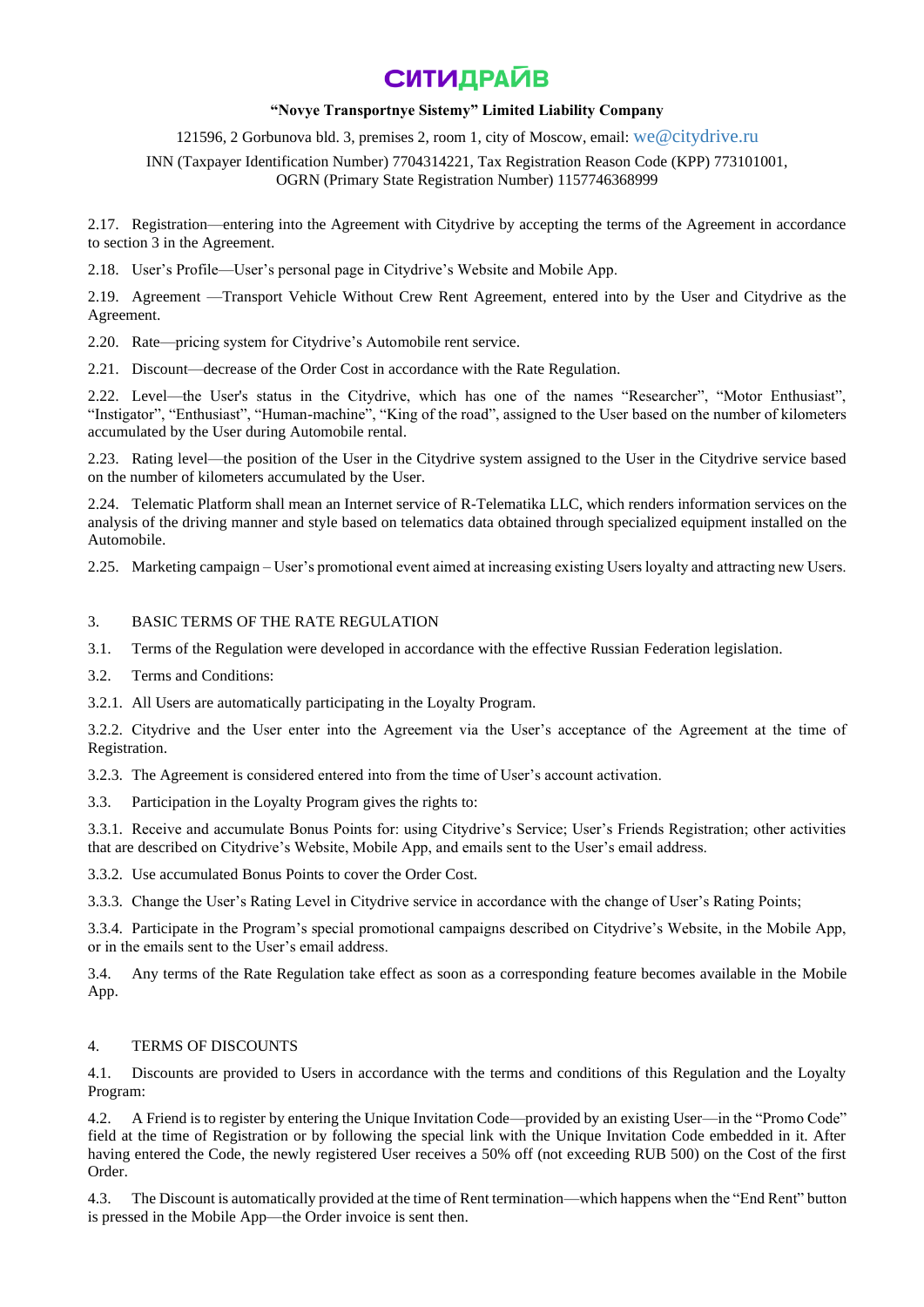## **"Novye Transportnye Sistemy" Limited Liability Company**

121596, 2 Gorbunova bld. 3, premises 2, room 1, city of Moscow, email: [we@citydrive.ru](mailto:we@citydrive.ru)

INN (Taxpayer Identification Number) 7704314221, Tax Registration Reason Code (KPP) 773101001, OGRN (Primary State Registration Number) 1157746368999

4.4. Clause 4.3 is applied even if the "Handover" option is used, but in this case the Discount is applied only after another User has started renting the Automobile.

4.5. The discounts provided to the User under this Regulation and the Loyalty Program are not cumulative.

## 5. ADDITION OF BONUS POINTS

5.1. Bonus points are credited to the Bonus account or the User's Balance in accordance with the terms and conditions of this Regulation and the Loyalty Program as follows:

- when refueling the Automobile with Fuel and Lubricants, the User's expenses are compensated by crediting Bonus points to the User's Balance and corresponds to the cost of fuel and lubricants.

- each time the Automobile is refueled, the User is also credited with 50 Bonus points on the Bonus account.

- in case of inviting a Friend using a unique invitation code, 30% of the Cost of the Friend's first Order is credited to the User's Bonus Account (but not exceeding 500 Bonus points).

- when filling in windscreen washing liquid into the Car, the User's expenses are compensated by crediting Bonus points to the User's Balance and correspond to the cost of the windscreen washing liquid.

5.2. The User may refuel the Automobile only after receiving permission to refuel in the Mobile App. The Refueling has to be confirmed by sending a photo of the receipt obtained at a filling station where the fuel was replenished via the Mobile App or by emailing at we@citydrive.ru, as well as leave the respective paper receipt in the document folder located inside the Automobile. No bonus points shall be added without providing a photograph of the cash receipt in the manner provided for by Mobile App. Other documents confirming the expenses incurred shall not be accepted. In case of payment of Refueling with bonus points provided by loyalty programs of refueling stations, the terms of this paragraph shall not apply.

5.3. The washing liquid fill out must be confirmed by sending a photograph of the cash receipt in the manner provided for by Mobile App "Citydrive". No bonus points shall be added without providing a photograph of the cash receipt in the manner provided for by Mobile App. The expenses incurred by the User may be refunded to the User's bank card in the case referred to in clause 8.3.4 of the Rate, Discount, Bonus, and Rating System Regulation.

5.4. If any technical problems—not caused by the User—occur with the Automobile during Rent, Organizer has the right to add Bonus Points in the amount equal to an Order Cost for the period that lasts as long as it takes for the Citydrive workers to eliminate the occurred problem. To receive Bonus Points in such a case, the User has to timely notify Citydrive about the occurred problems, as well as request the addition of Bonus Points by sending an email at [we@citydrive.ru.](mailto:we@citydrive.ru)  Citydrive notifies the User about the amount of added Bonus Points –if they are to be added—within a week from the time of the request. Citydrive has the right to deny any addition of Bonus Points, having motivated such a denial.

5.5. Citydrive reserves the right to double check the User provided information, add or deny adding if the order of providing the information is violated, or if the information is false, Bonus Points as a result of such a check. Citydrive has the right to delay adding Bonus Points for no more than two weeks—from the time the User has provided the receipt information by email and in paper receipt form—in order to ensure the validity of the provided receipt information and its correspondence with the readings from the Automobile's devices regarding the date, time, and amount of the Refueling.

5.6. Bonus Points are credited for any of the above grounds once per action granting Bonus Points in the amount equal to 1 Bonus Point per one ruble (RUB 1) spent. In the case of providing false information, Bonus points are not credited.

5.7. The Bonus points shall be added within 3 working days from the fulfillment of the corresponding activity. The Bonus points credit shall be inspected by the Organiser's Customer Support Managers within a month after the points are added to the User's personal account or User's Balance. The information about Personal account or balance can be received personally, by telephone, or by e-mail to any currently available client manager using the User's telephone number or email address indicated at the registration. The Organiser's client managers shall be entitled to refuse to provide such information in case of contact using any other electronic address or telephone number

5.8. Bonus Points can be used as Discount, where 1 Bonus Point is equal to one rouble (RUB 1).

5.9. If the Agreement is canceled all Loyalty Points are lost and the Bonus Account is set to zero Bonus Points.

5.10. If Bonus Points were added erroneously, Citydrive has the right to unilaterally—without the User's consent subtract Bonus Points from the User's Bonus Account within a month of the erroneous addition. In this case, the Organiser debited from the Bonus account the amount of Bonus points equal to the amount of Bonus points credited by mistake. In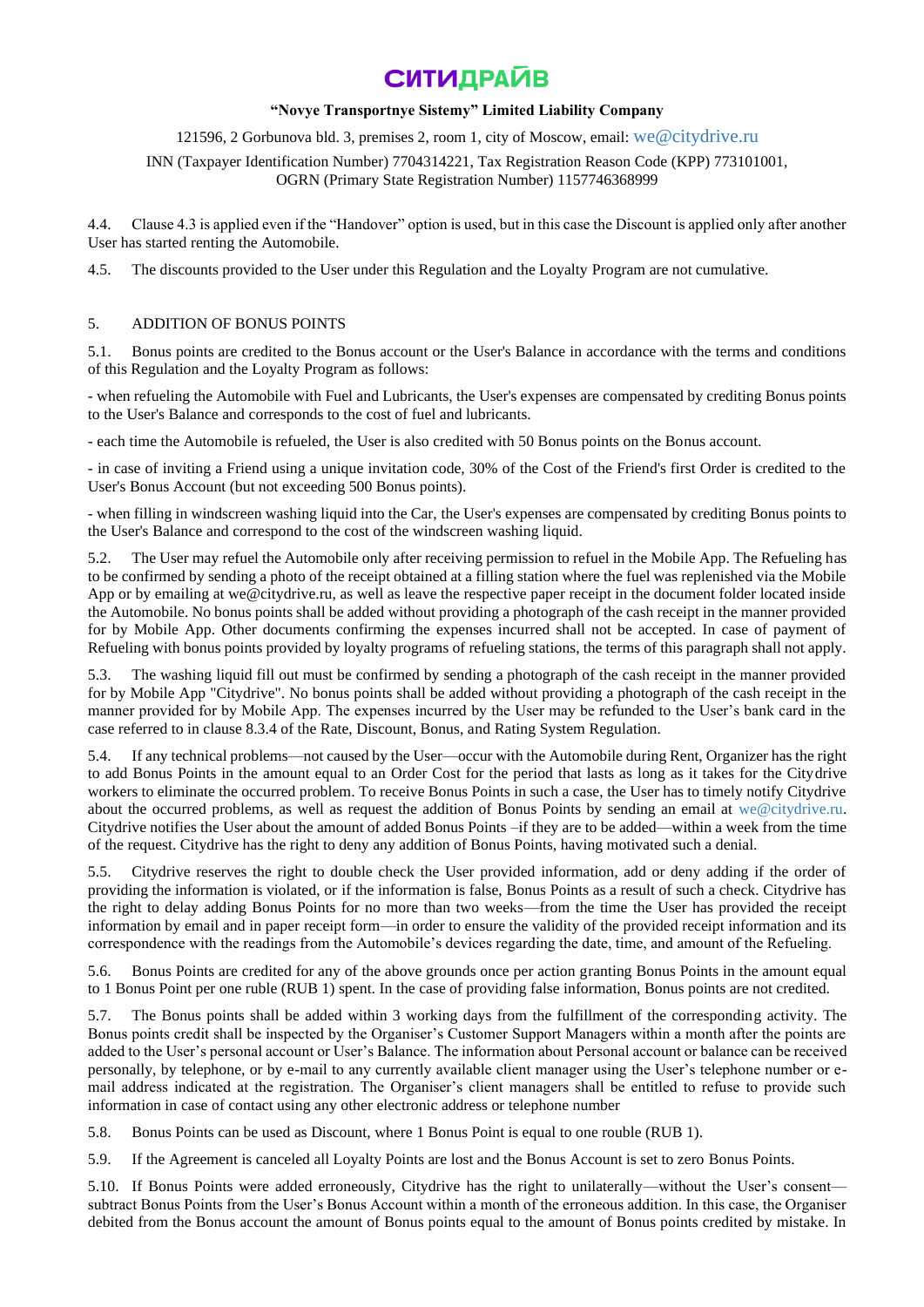## **"Novye Transportnye Sistemy" Limited Liability Company**

121596, 2 Gorbunova bld. 3, premises 2, room 1, city of Moscow, email: [we@citydrive.ru](mailto:we@citydrive.ru)

INN (Taxpayer Identification Number) 7704314221, Tax Registration Reason Code (KPP) 773101001, OGRN (Primary State Registration Number) 1157746368999

case the Organiser debits as much Bonus Points as were credited erroneously, the Organiser notifies the User about the said subtraction and its reasons via email—at the address indicated at the time of Registration.

5.11. The Organiser may unilaterally deactivate the Loyalty Program, having notified the Users at least a week in advance. Bonus points remaining in the Bonus Account after the Loyalty Program termination date will be cancelled. Upon the termination of the Loyalty Program, the User loses the right to use Bonus Points to pay for the Order Cost.

5.12. Citydrive can edit any parts of the Rate Regulation, having timely notified the Users by posting the changes on the [Citydrive's Website,](https://citydrive.ru/) in the Mobile App, or via emailing the Users at their respective email addresses, which were indicated at the time of Registration.

5.13. Citydrive can issue additional Discounts as part of a promotional or advertising campaign.

5.14. Bonus Points cannot be exchanged into monetary funds and cannot be repaid to the User. Except for Bonus Points at the User's Balance, received by the Service "Refill Balance" within the refill amount.

5.15. Discounts provided by the Rate Regulation cannot exceed 99% from the Order Cost.

6. The Service "Refill Balance" (available for connection by the User through the Mobile App) - a service in which the User, by clicking the "Refill Balance" button, credits funds to the Balance. The following balance replenishment packages are available to the User:

- "Package 1000";

- "Package 4000";

- "Package 8000".

### 7. TERMS OF GENERATING USER'S RATING. SERVICE FEATURES AT DIFFERENT RATING LEVELS.

7.1. The main criteria used in the evaluation of the rating are the number of accumulated kilometers established by the Agreement.

7.2. The number of kilometers is reflected in the User's Personal Account, the kilometers are recorded automatically by the Citydrive system:

7.2.1. Kilometers are accrued at the moment of the Rent completion in accordance with the Loyalty Program. The minimum number of kilometers to be recorded in the Citydrive system is 1 km.

7.3. The number of kilometers is shown on the scale available in the "Loyalty program" in the Mobile application and on the website.

7.4. Depending on the number of kilometers, the User is assigned a Rating level, as well as additional opportunities provided to the User.

7.5. If the User has been assigned Rating Level "Human-machine" or "King of the road", clause 8.4.1 of the Agreement—regarding liability—is not applied to them. If the Automobile is damaged as a result of: User's negligence, a Road Traffic Accident caused by the User—or another person the User allowed to drive the Automobile –, mutually caused by the parties involved in the Accident, or as a result of an Accident involving only the User, the User is liable to fifteen thousand rubles (RUB 15,000). If the damage costs less than fifteen thousand rubles (RUB 15 000), the User is liable to the actual cost of the damage.

Rating levels "Researcher", "Motor Enthusiast", "Instigator", "Enthusiast", "Human-machine", "King of the road" provide for the following restrictions on booking Automobiles:

- 20 minutes of booking of any Automobile not more than once during two hours from the time of the previous booking included in the Rate.

7.7. Citydrive has the right, at its discretion, to provide rate levels, to provide Users with preferential Automobile access as a part of: advertising or promotional campaigns, Citydrive's special events, test-drives, etc.

7.8. User's Rating Level does not decrease, if the User stops or takes a break from using Citydrive's Service.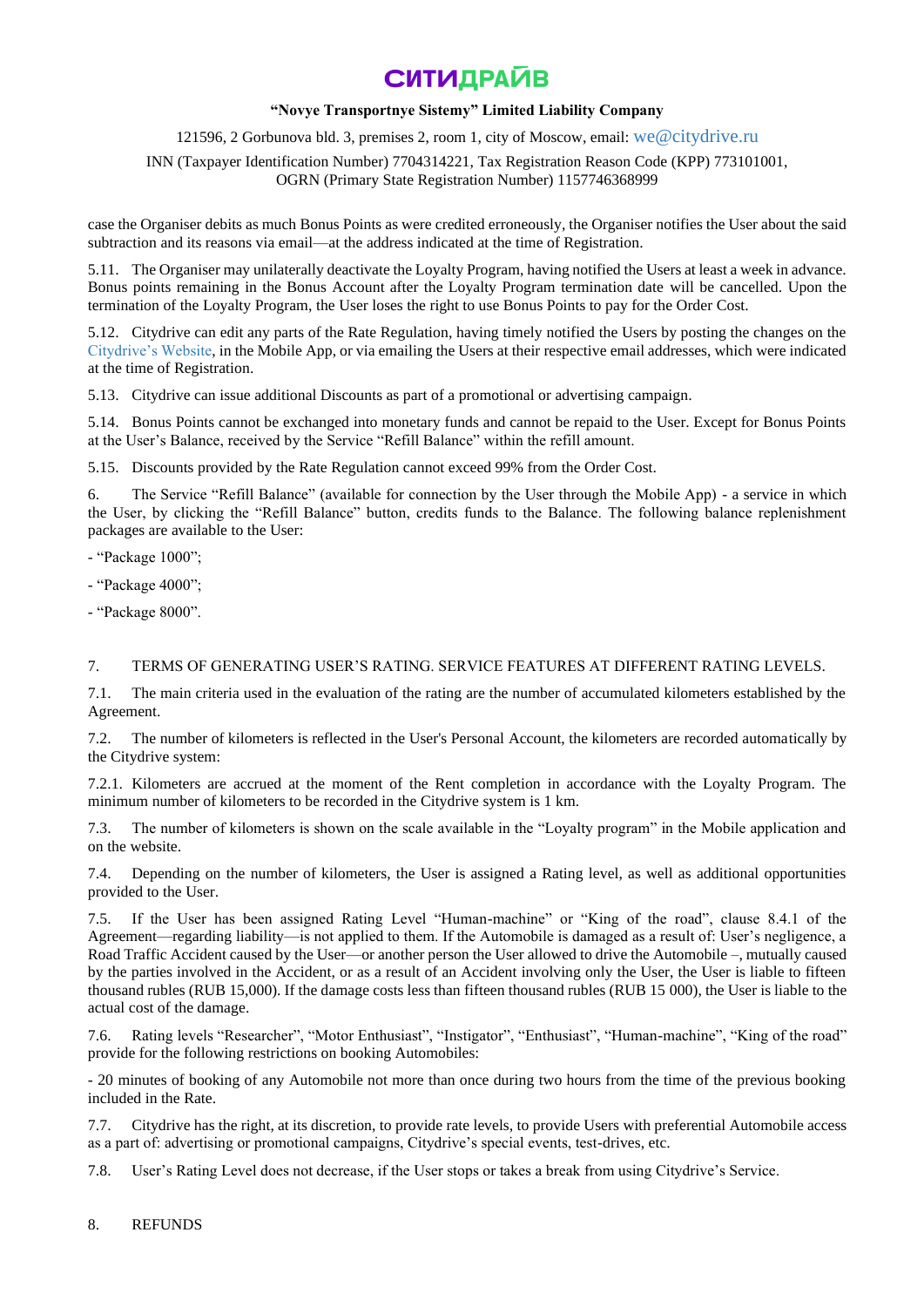### **"Novye Transportnye Sistemy" Limited Liability Company**

121596, 2 Gorbunova bld. 3, premises 2, room 1, city of Moscow, email: [we@citydrive.ru](mailto:we@citydrive.ru)

INN (Taxpayer Identification Number) 7704314221, Tax Registration Reason Code (KPP) 773101001, OGRN (Primary State Registration Number) 1157746368999

- 8.1. Terms of the present section do not apply to Bonus or Rating Points.
- 8.2. Monetary funds are refunded to the bank card which indicated in their Personal Profile.
- 8.3. Refunds are issued in the following cases:
- 8.3.1. payments were erroneously debited twice or more from the User's bank card due to a system error;
- 8.3.2. the Rate plan or Rate option was changed or added erroneously due to a system error;
- 8.3.3. an interim payment—described in clause 5.3 of the Agreement—was charged erroneously due to a system error.
- 8.3.4. The Lessor's subdivision in the location of its presence has been closed.

8.4. The bonus points acquired by the User through replenishing the Balance in the personal account in the Citydrive Mobile App may be refunded by the Lessor in cash to the User's bank card in the amount of the balance of points unused by the User as of the date of the User's application or as of the date when it has become impossible for the Lessor to fulfil its obligations on the lease of Automobiles.

8.5. The bonus points deposited by the User to the Balance in the personal account shall be refunded by the Lessor less the discounts effective at the time of replenishment.

8.6. Order of refunds:

8.6.1. To file a refund claim, the User has to send a reasoned refund claim, indicating the grounds for such a refund, in one of the following ways:

by registered mail with return receipt to the following address: 2, Gorbunova St, Bldg 3, Office A900, 121596 Moscow;

- by email with a scanned copy attached to the following email address: [we@citydrive.ru;](mailto:we@citydrive.ru)

- by contacting the support service in the Citydrive Mobile App.

8.6.2. Citydrive notifies the User within seven (7) calendar days from the time of the refund claim has been received about the amount and the term of refund, if the said claim is to be satisfied.

8.6.3. Citydrive has the right to deny the refund, having sent a reply explaining such a denial.

| <b>CEO</b><br>"Novye Transportnye Sistemy" LLC<br>Sergeev A.V. | OTBETCTBEL<br>÷<br>HOBble <sup></sup><br>'Транспортные)<br>嗪 |
|----------------------------------------------------------------|--------------------------------------------------------------|
|                                                                | * MOCKBA                                                     |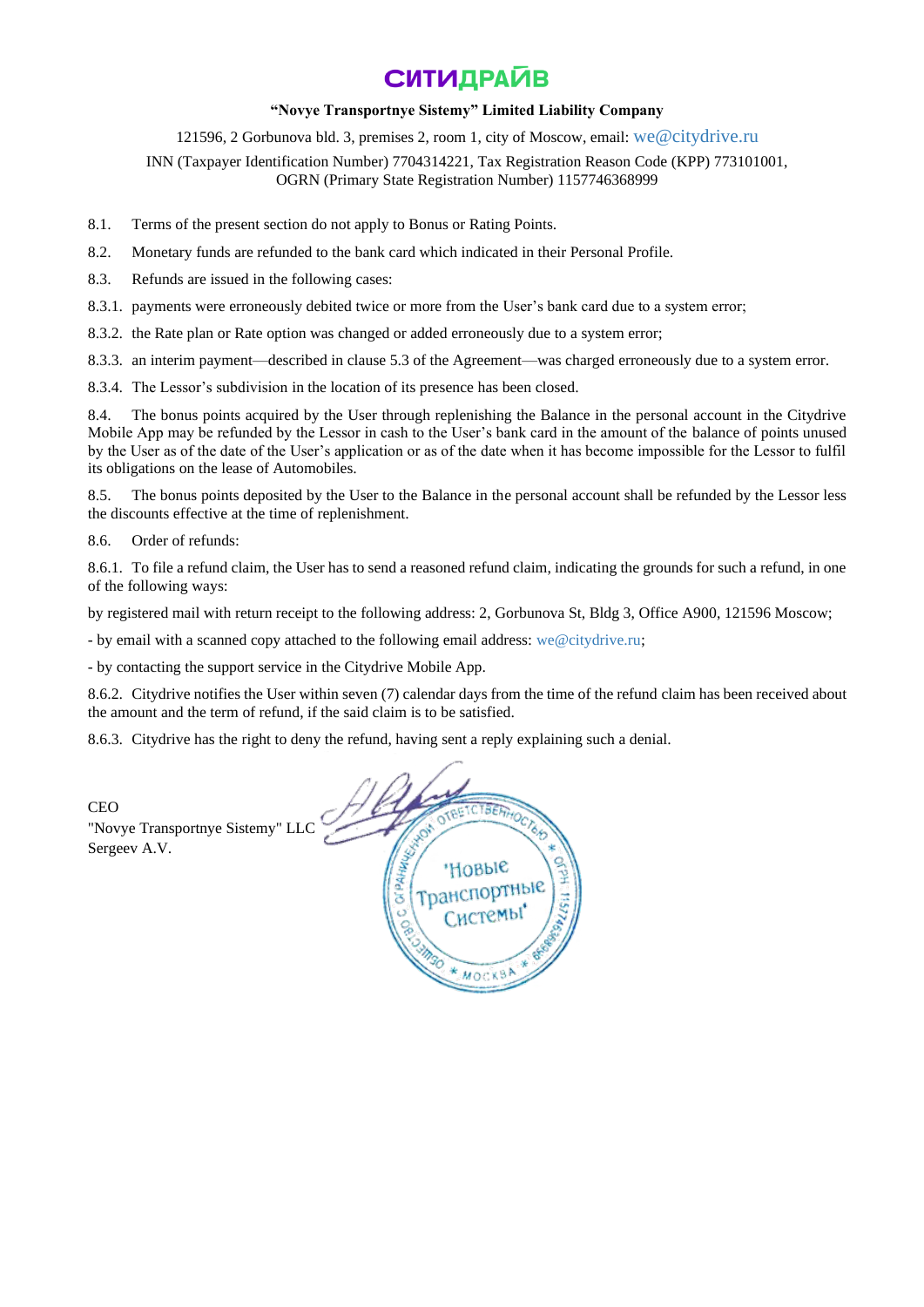### **"Novye Transportnye Sistemy" Limited Liability Company**

121596, 2 Gorbunova bld. 3, premises 2, room 1, city of Moscow, email: [we@citydrive.ru](mailto:we@citydrive.ru)

INN (Taxpayer Identification Number) 7704314221, Tax Registration Reason Code (KPP) 773101001, OGRN (Primary State Registration Number) 1157746368999

### **RATES**

1. Citydrive system automatically calculates Order Cost by the second.

2. The Organiser has set the following Rates plans:

2.1. The Rate plan includes night parking outside the Green Zone (from 8:00 pm to 8:00 am) in Moscow, Saint Petersburg, Sochi, as well as one booking of the Automobile with temporal and quantitative restrictions and the information service for contacting an information partner to order a taxi. Lessor does not provide transportation services; the cost of transportation services is determined in accordance with the rates in force with the information partner. In this regard, payment for transportation services is carried out through the Lessor's Mobile App from the User's bank card linked to the User's Profile.

2.2. Users who have driving experience of at least 1 (one) year and have reached the age of 23 years can access all the Automobiles listed in the Mobile Application as available for rent, namely:

| Класс «Эконом»                         | Класс «Комфорт»                    | Класс «Премиум»                 |
|----------------------------------------|------------------------------------|---------------------------------|
| Smart forfour, Smart fortwo, Smart     | Citroen C4, Renault Arkana, Skoda  | Audi Q3, Audi A4, Audi A3, BMW  |
| forfour soft-top, Smart forfour turbo, | Karoq, Haval Jolion Elite, Nissan  | X2, Tesla Model 3, BMW X1, BMW  |
| Smart fortwo turbo, Smart fortwo       | Qashqai, Kia Soul, Renault Kaptur, | 318i, Tesla Model Y, BMW 218i,  |
| cabrio, Hyundai Creta, Hyundai         | Kia Sportage, Chery Tiggo 7 Pro,   | Mercedes A200, VW Tiguan, Skoda |
| Solaris, Kia Picanto, Kia Rio, Kia     | Mitsubishi Outlander, Nissan X-    | Kodiaq.                         |
| Rio X-line, Skoda Rapid, VW Polo       | Trail.                             |                                 |
| V, VW Polo VI.                         |                                    |                                 |

2.3. For users who do not reached the age 23 years, Automobiles are available for rent:

| Класс «Эконом»                         | Класс «Комфорт»                    |
|----------------------------------------|------------------------------------|
| Smart forfour, Smart fortwo, Smart     | Citroen C4, Renault Arkana, Skoda  |
| forfour soft-top, Smart forfour turbo, | Karoq, Haval Jolion Elite, Nissan  |
| Smart fortwo turbo, Smart fortwo       | Qashqai, Kia Soul, Renault Kaptur, |
| cabrio, Hyundai Creta, Hyundai         | Kia Sportage, Chery Tiggo 7 Pro,   |
| Solaris, Kia Picanto, Kia Rio, Kia     | Mitsubishi Outlander, Nissan X-    |
| Rio X-line, Skoda Rapid, VW Polo       | Trail.                             |
| V, VW Polo VI.                         |                                    |

2.4. Updates on the cost are available in the Mobile App.

3. To the automobiles specified in clause 2.2 hereof, The User (minimum age 23 years old) may add the "KASCO option" (called "КASCO" in the Citydrive Mobile App).

4. All Users have access to the "Life insurance" option, the payment for this option is not charged from the Users.

5. Updates on the cost of "КASCO option" are available in the Mobile App.

6. "Transponder" option is automatically connected to the Automobiles equipped with transponder, which gives the right to operate the Automobile on toll roads and toll road sections in Russia.

6.1. The cost of "Transponder" option is calculated according to the tariffs, which are available at [https://nch](https://nch-spb.com/tariffs/transponder/)[spb.com/tariffs/transponder/.](https://nch-spb.com/tariffs/transponder/)

By activating the "Transponder" option, the User accepts the terms and conditions set forth on the link [https://nch](https://nch-spb.com/travel/rules/terms-of-service/)[spb.com/travel/rules/terms-of-service/.](https://nch-spb.com/travel/rules/terms-of-service/)

6.2. The User can use the services of driving on the Central Ring Road, both with or without the "Transponder" option, while the driving fee with the "Transponder" option will be debited from the User's account within twenty (20) minutes after the end of driving on the Central Ring Road, and if the Automobile does not have the "Transponder" option, the driving fee will be debited from the User's account within seven (7) calendar days after the end of driving on the Central Ring Road. Up-to-date information on tariffs for driving on the Central Ring Road at [https://avtodor-tr.ru/ru/platnye](https://avtodor-tr.ru/ru/platnye-uchastki/fares/ckad/)[uchastki/fares/ckad/.](https://avtodor-tr.ru/ru/platnye-uchastki/fares/ckad/)

7. The following is available for the User Tariffs representing the possibility to Rent the Car within a predetermined period of time (hereinafter - Package rate). The Rental cost, if the Package rate is used, consists of two parts:

- permanent (is the cost of booking the Car;)

- variable (formed on the basis of the distance covered by the Car during the Rent).

7.1. The Package rates provide the following options: 2 hours, 3 hours, 6 hours, 12 hours, 1 day, 2 days, 3 days, 5 days, 7 days and the "Travel" Rate plan for 7 days, long-term Automobile rent rate "4 weeks".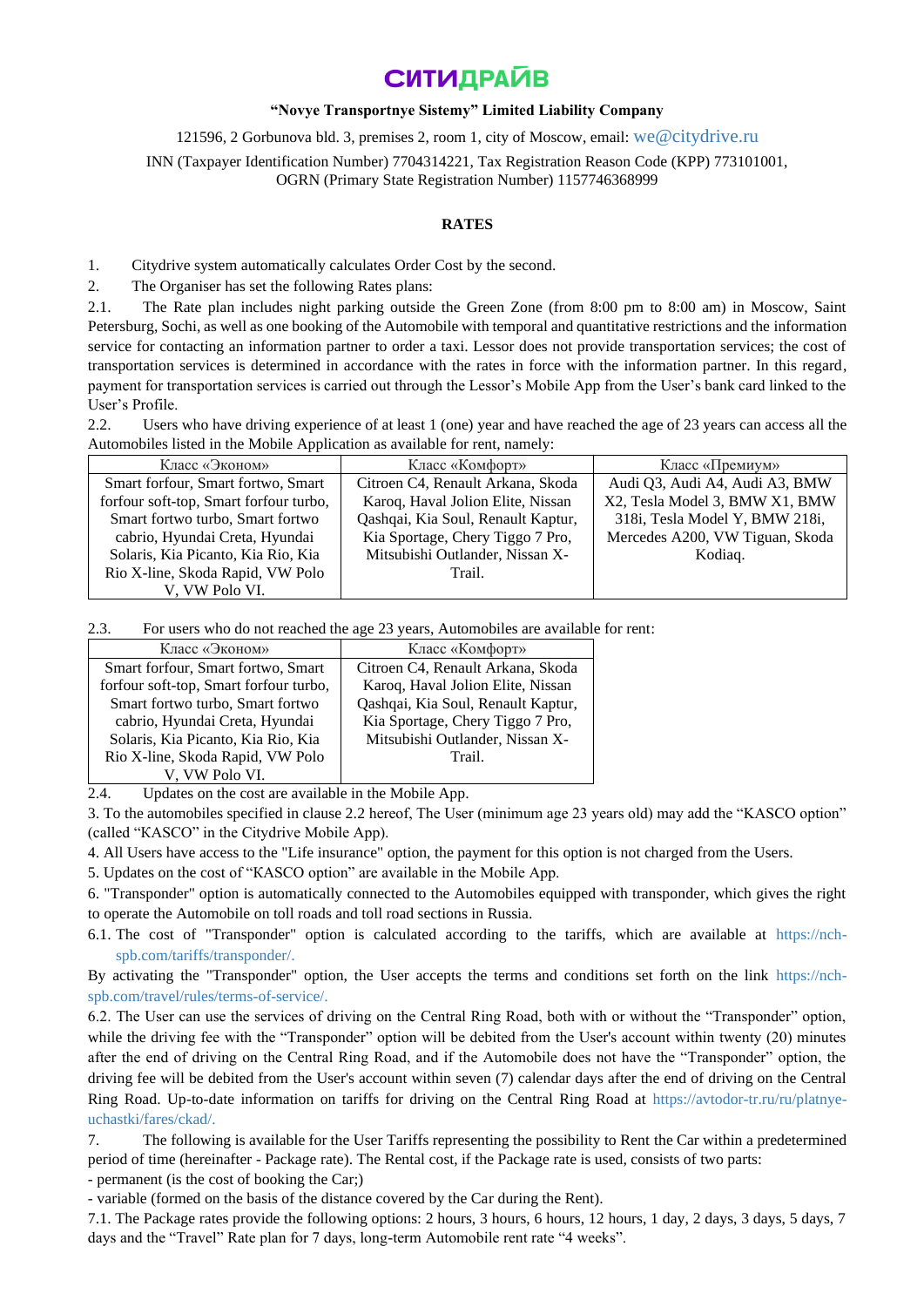## **"Novye Transportnye Sistemy" Limited Liability Company**

121596, 2 Gorbunova bld. 3, premises 2, room 1, city of Moscow, email: [we@citydrive.ru](mailto:we@citydrive.ru)

INN (Taxpayer Identification Number) 7704314221, Tax Registration Reason Code (KPP) 773101001, OGRN (Primary State Registration Number) 1157746368999

7.2. "КASCO" Rate option cost in the Package rate is 10% of the amount that constitutes the permanent part of Rental cost, including 20% VAT.

7.3. If at the end of the time included in the "Travel" Rate plan for 7 days the Automobile is less than 125 km away from the Moscow Ring Road, St. Petersburg Ring Road, Sochi International Airport border, then the per-minute payment tariff will be automatically activated.

If at the end of the time included in the "Travel" Rate plan for 7 days the Automobile is within 125 km or more of the Moscow Ring Road, St. Petersburg Ring Road, Sochi International Airport border, then the Basic tariff will be automatically extended.

Sochi, then automatic prolongation of Car rental for 1 day, the cost of which is formed from the amount constituting the fixed part of rent and the amount constituting the variable part of rent, including VAT 20%.

The User has the right to change the automatic extension on the connection of the Basic tariff when connecting the Package rate.

7.4. If the User has completed the Rent earlier than the period provided for in the Package rate, the Lessor may recalculate the Rent according to the Base Tariff. At the same time, as a result of recalculation, the cost of the Rent may not exceed the cost of the Rent stipulated in the Package rate.

7.5. The Rent price includes the option of free booking of the Car. Free booking time for Users of all Rating Levels— 20 minutes of booking of any Automobile not more than once during two hours from the time of the previous booking included in the Rate.

7.6. If the duration of the Rent exceeds the Rental Period specified in the Package rate, the per-minute payment tariff will be automatically activated.

7.7. Connection of any tariff option of the Package rate is carried out only if this option is provided by the Mobile app.

7.8. With the "Radius" option available on the Automobile in the Mobile Application, Package rates provide for the possibility to use the Automobile within 2,000 km.

7.9. When the "4 weeks" package rate is activated, the User will not be able to use free parking services in paid parking areas and refueling the Automobile with fuel and windscreen washing liquid. If necessary, the User independently refuels the Automobile with fuel and windscreen washing liquid. There is no compensation from the Lessor of the User's expenses for refueling the Automobile.

7.10. When the "4 weeks" rate is activated, the User may not complete the Rent in the paid parking area. Upon completion of the Rent in a paid parking area, the User is responsible for all fines imposed on the Lessor due to the fault of the User.

7.11. At the end of the time included in the "4 weeks" Package rate, the User is automatically transferred to the perminute rent payment on general terms, but the options specified in clause 7.10 of this Regulation remain unavailable to the User.

7.12. Updates on the Package rates are available in the Mobile App.

8. Cost of the "KASCO option" per minute of use sums up with any Rate in the Rate options of driving, parking or parking in the Handover mode. Payment is made automatically by a direct debit from the User's bank card upon completion of the Order.

9. The option is automatically connected to any tariff by the User "life and health insurance of passengers and driver". Insurance is provided by the limited liability Company "Renaissance Insurance Group" (hereinafter-the Insurer) in accordance with the terms and conditions provided by the Insurer. The lessor shall not be liable for the insurer's changes in the terms of insurance, as well as for the Insurer's performance of its obligations. Terms and conditions of life and health insurance contracts of passengers (hereinafter insurance Contracts) are available for review at the link in the Application.

The payment for the connection by the Lessor of the option "life and health insurance of passengers and driver" from the Users is not charged. Insurance is carried out by the Insurer in accordance with the conditions provided by the Insurer. The lessor shall not be liable for the insurer's changes in the terms of insurance, as well as for the Insurer's performance of its obligations. The terms of additional insurance are available at the link in the Annex.

In case of occurrence of insured events for the risks specified in the Insurance Contracts, the User independently interacts with the Insurer. The lessor, upon the request of the User, provides documents confirming the Lessee's use of the Car.

10. If the User is assigned a Rating Level "Human-machine" or "King of the road", the "KASCO option" is automatically included in the Rate plan for driving, parking, and parking while in Handover mode Rate options and needs not to be paid for separately.